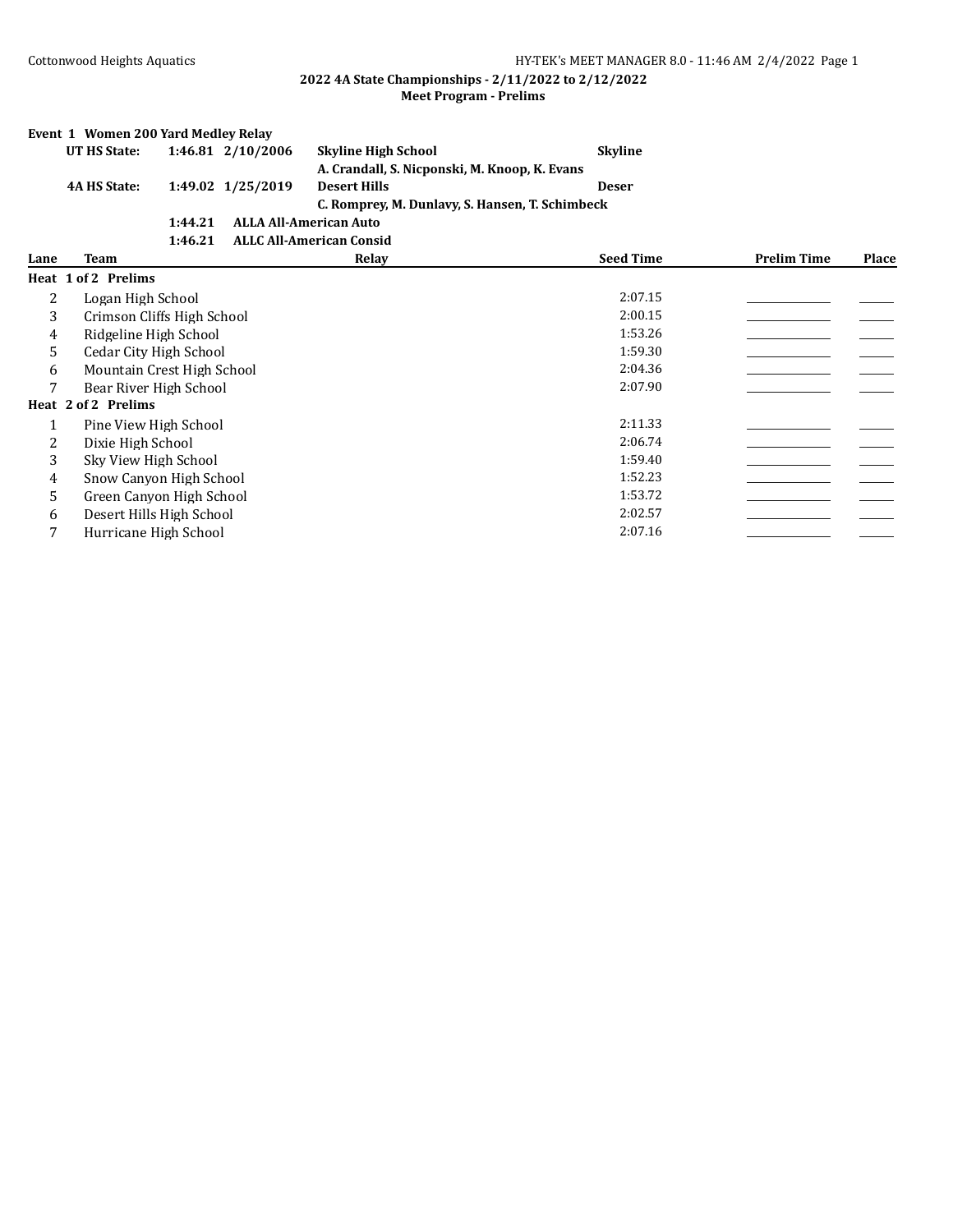|      |                       | Event 2 Men 200 Yard Medley Relay |                                                 |                  |                    |              |
|------|-----------------------|-----------------------------------|-------------------------------------------------|------------------|--------------------|--------------|
|      | UT HS State:          | 1:34.63 2/15/2020                 | <b>Olympus High School</b>                      | <b>Olympus</b>   |                    |              |
|      |                       |                                   | R. Garstang, A Turney, E VanBrocklin, B Sink    |                  |                    |              |
|      | <b>4A HS State:</b>   | 1:35.66 1/25/2019                 | <b>Desert Hills</b>                             | <b>Deser</b>     |                    |              |
|      |                       |                                   | P. Plumb, K. Wawrzyniak, A. Anderson, C. Rettie |                  |                    |              |
|      |                       | 1:33.21                           | <b>ALLA All-American Auto</b>                   |                  |                    |              |
|      |                       | 1:34.74                           | <b>ALLC All-American Consid</b>                 |                  |                    |              |
| Lane | Team                  |                                   | Relay                                           | <b>Seed Time</b> | <b>Prelim Time</b> | <b>Place</b> |
|      | Heat 1 of 2 Prelims   |                                   |                                                 |                  |                    |              |
| 2    | Logan High School     |                                   |                                                 | 1:58.02          |                    |              |
| 3    |                       | Snow Canyon High School           |                                                 | 1:46.11          |                    |              |
| 4    |                       | Desert Hills High School          |                                                 | 1:42.93          |                    |              |
| 5    |                       | Crimson Cliffs High School        |                                                 | 1:45.56          |                    |              |
| 6    |                       | Mountain Crest High School        |                                                 | 1:51.35          |                    |              |
| 7    |                       | Pine View High School             |                                                 | 2:11.26          |                    |              |
|      | Heat 2 of 2 Prelims   |                                   |                                                 |                  |                    |              |
| 2    |                       | Bear River High School            |                                                 | 1:52.76          |                    |              |
| 3    |                       | Green Canyon High School          |                                                 | 1:45.77          |                    |              |
| 4    | Sky View High School  |                                   |                                                 | 1:40.21          |                    |              |
| 5    |                       | Cedar City High School            |                                                 | 1:43.92          |                    |              |
| 6    | Ridgeline High School |                                   |                                                 | 1:46.80          |                    |              |
| 7    |                       | Hurricane High School             |                                                 | 1:58.59          |                    |              |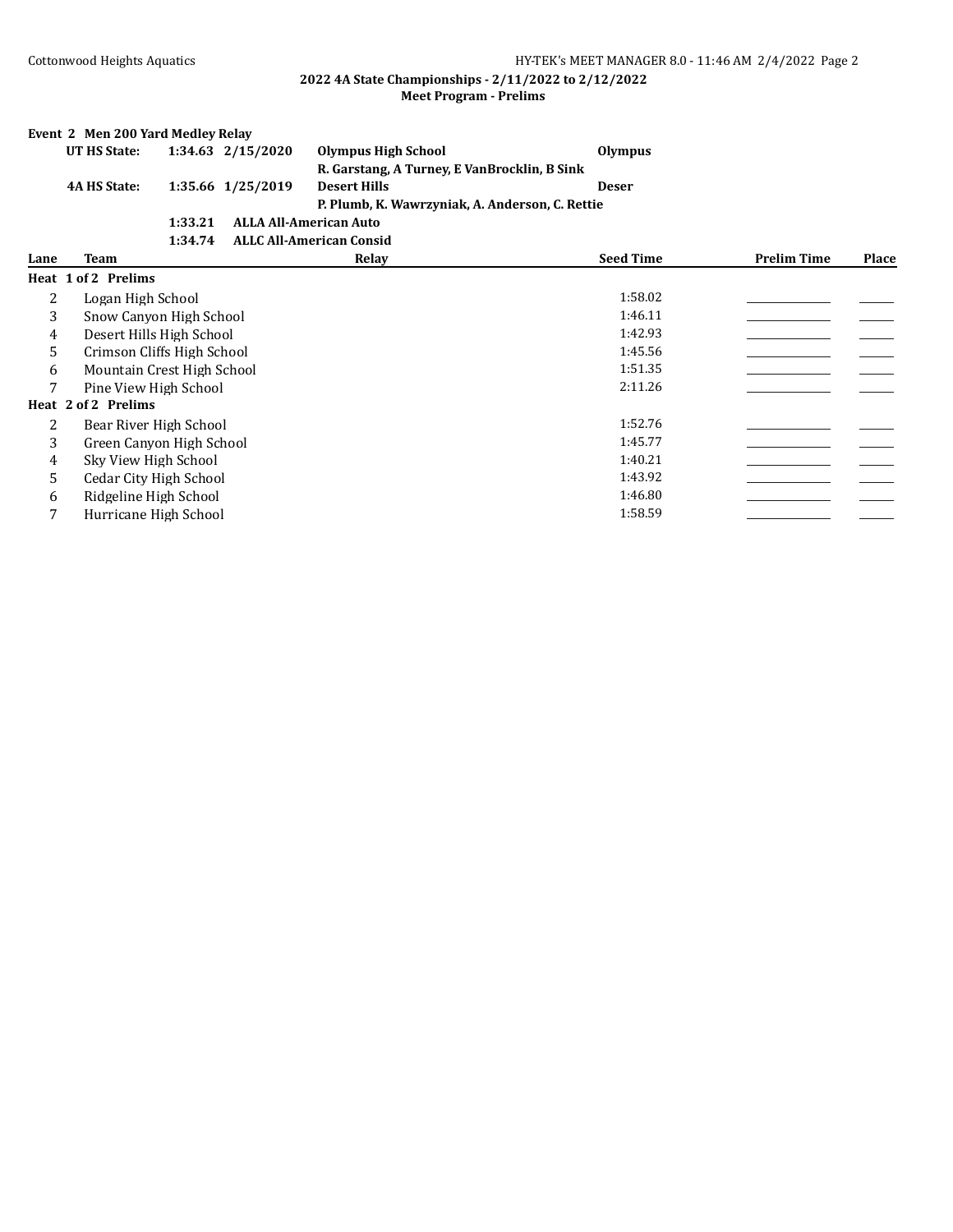|                | Event 3 Women 200 Yard Freestyle |         |                                 |                |                               |                       |                    |              |
|----------------|----------------------------------|---------|---------------------------------|----------------|-------------------------------|-----------------------|--------------------|--------------|
|                | <b>UT HS State:</b>              |         | 1:50.32 2/11/2011               |                | Amanda A Barrett              | <b>Brighton</b>       |                    |              |
|                | <b>4A HS State:</b>              |         | 1:51.33 2/3/2012                |                | <b>Hailey Pabst</b>           | <b>Mountain Crest</b> |                    |              |
|                |                                  | 1:48.74 | <b>ALLA All-American Auto</b>   |                |                               |                       |                    |              |
|                |                                  | 1:50.57 | <b>ALLC All-American Consid</b> |                |                               |                       |                    |              |
| Lane           | Name                             |         |                                 |                | Year School                   | <b>Seed Time</b>      | <b>Prelim Time</b> | <b>Place</b> |
|                | <b>Heat 1 of 4 Prelims</b>       |         |                                 |                |                               |                       |                    |              |
| $\mathbf{1}$   | McMichael, Kambre                |         |                                 |                | FR Hurricane High School      | 3:01.72               |                    |              |
| 2              | Mason, KC                        |         |                                 | IR.            | Hurricane High School         | 2:47.69               |                    |              |
| 3              | Brandley, Megan                  |         |                                 | FR             | Green Canyon High School      | 2:30.98               |                    |              |
| 4              | Anderson, Iliana                 |         |                                 | FR             | Bear River High School        | 2:29.50               |                    |              |
| 5              | Harris, Payton                   |         |                                 | SR.            | Dixie High School             | 2:30.22               |                    |              |
| 6              | Bush, Emily                      |         |                                 | SO.            | Pine View High School         | 2:39.26               |                    |              |
| 7              | White, Kiya                      |         |                                 | S <sub>O</sub> | Bear River High School        | 2:54.64               |                    |              |
|                | Heat 2 of 4 Prelims              |         |                                 |                |                               |                       |                    |              |
| $\mathbf{1}$   | Leavitt, Kelsee                  |         |                                 | IR             | Cedar City High School        | 2:24.14               |                    |              |
| 2              | Dye, Britteny                    |         |                                 | <b>IR</b>      | Ridgeline High School         | 2:17.14               |                    |              |
| 3              | Condie, Sarah                    |         |                                 | <b>SR</b>      | Snow Canyon High School       | 2:10.02               |                    |              |
| 4              | Rigby, Laura                     |         |                                 | SO.            | Ridgeline High School         | 2:06.19               |                    |              |
| 5              | Bassett, Lauren                  |         |                                 | <b>SR</b>      | Sky View High School          | 2:07.28               |                    |              |
| 6              | Christensen, Isabelle            |         |                                 | FR             | Ridgeline High School         | 2:14.02               |                    |              |
| 7              | Robinson, Kenadee                |         |                                 | FR             | <b>Cedar City High School</b> | 2:22.37               |                    |              |
| 8              | Huntzinger, Rachel               |         |                                 | S <sub>O</sub> | Green Canyon High School      | 2:27.92               |                    |              |
|                | Heat 3 of 4 Prelims              |         |                                 |                |                               |                       |                    |              |
| $\mathbf{1}$   | Hawkins, Ashlyn                  |         |                                 | SR.            | Dixie High School             | 2:24.09               |                    |              |
| $\overline{c}$ | Lamb, Erma                       |         |                                 | FR             | Dixie High School             | 2:17.08               |                    |              |
| 3              | Henry, Madison L                 |         |                                 | IR             | Crimson Cliffs High School    | 2:10.01               |                    |              |
| 4              | Simper, Aspen                    |         |                                 |                | JR Cedar City High School     | 2:03.63               |                    |              |
| 5              | Mecham, Jacey                    |         |                                 | <b>SR</b>      | Sky View High School          | 2:06.33               |                    |              |
| 6              | Caliendo, Ava                    |         |                                 | JR             | Ridgeline High School         | 2:12.52               |                    |              |
| 7              | Brotherson, Presli               |         |                                 | S <sub>O</sub> | Desert Hills High School      | 2:21.51               |                    |              |
| 8              | Littlefield, Ashley              |         |                                 | SR.            | Bear River High School        | 2:27.76               |                    |              |
|                | Heat 4 of 4 Prelims              |         |                                 |                |                               |                       |                    |              |
| $\mathbf{1}$   | Schwartz, Kylie                  |         |                                 |                | FR Sky View High School       | 2:22.63               |                    |              |
| 2              | Küster, Sophie                   |         |                                 | FR             | Sky View High School          | 2:16.61               |                    |              |
| 3              | Phillips, Hailee                 |         |                                 | <b>SR</b>      | Snow Canyon High School       | 2:07.35               |                    |              |
| 4              | Barber, Kylie                    |         |                                 | <b>SR</b>      | Snow Canyon High School       | 2:01.90               |                    |              |
| 5              | Price, Olivia                    |         |                                 | S <sub>O</sub> | Cedar City High School        | 2:06.23               |                    |              |
| 6              | Leishman, Emilee                 |         |                                 | IR             | Mountain Crest High School    | 2:11.99               |                    |              |
| 7              | Ward, Riley                      |         |                                 | IR.            | Hurricane High School         | 2:21.47               |                    |              |
| 8              | Christensen, Paisley             |         |                                 |                | SO Snow Canyon High School    | 2:27.36               |                    |              |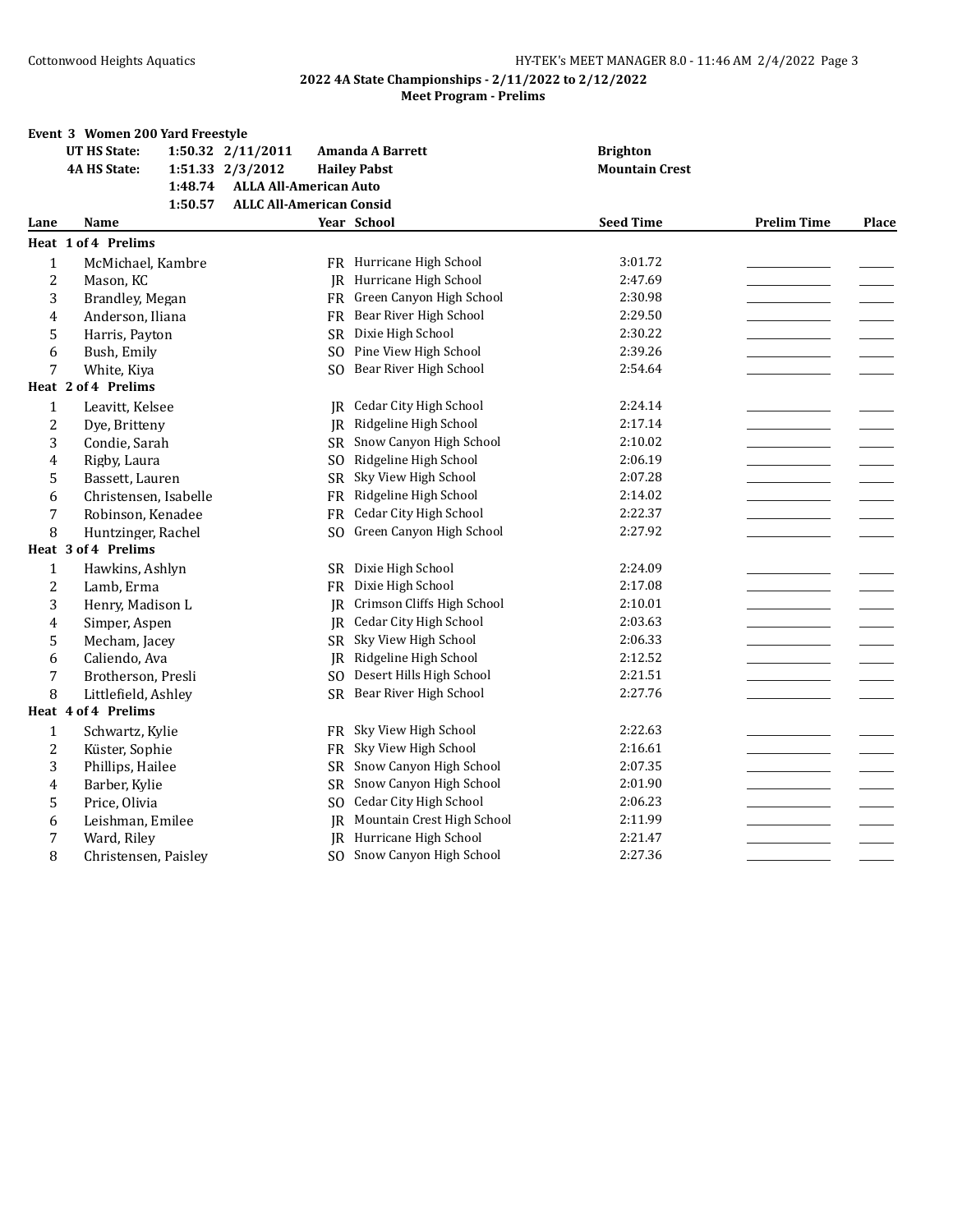|                | Event 4 Men 200 Yard Freestyle |                                 |                               |                     |                    |       |
|----------------|--------------------------------|---------------------------------|-------------------------------|---------------------|--------------------|-------|
|                | <b>UT HS State:</b>            | 1:38.39 2/20/2021               | <b>Tanner Nelson</b>          | <b>Bigham</b>       |                    |       |
|                | <b>4A HS State:</b>            | 1:38.75 2/8/2020                | <b>Payton Plumb</b>           | <b>Desert Hills</b> |                    |       |
|                | 1:38.40                        | <b>ALLA All-American Auto</b>   |                               |                     |                    |       |
|                | 1:40.13                        | <b>ALLC All-American Consid</b> |                               |                     |                    |       |
| Lane           | Name                           |                                 | Year School                   | <b>Seed Time</b>    | <b>Prelim Time</b> | Place |
|                | Heat 1 of 4 Prelims            |                                 |                               |                     |                    |       |
| $\mathbf{1}$   | Rowley, Brodie                 |                                 | FR Bear River High School     | 2:14.53             |                    |       |
| $\overline{c}$ | Barrick, Joshua                | <b>FR</b>                       | <b>Cedar City High School</b> | 2:13.80             |                    |       |
| 3              | Larsen, Thomas                 | SR                              | Dixie High School             | 2:13.30             |                    |       |
| 4              | Carter, Ammon                  | IR                              | Hurricane High School         | 2:10.03             |                    |       |
| 5              | Caldwell, Nathan               | SO.                             | Pine View High School         | 2:10.09             |                    |       |
| 6              | Stapley, Kaiden                |                                 | SR Sky View High School       | 2:13.79             |                    |       |
| 7              | Godfrey, Carson                | IR                              | Mountain Crest High School    | 2:13.85             |                    |       |
| 8              | Fadel, Carter                  | SO.                             | Green Canyon High School      | 2:15.99             |                    |       |
|                | Heat 2 of 4 Prelims            |                                 |                               |                     |                    |       |
| $\mathbf{1}$   | Shumate, Matthew               | SO.                             | <b>Cedar City High School</b> | 2:07.54             |                    |       |
| $\overline{c}$ | Robinson, Casey                | IR                              | Hurricane High School         | 2:02.23             |                    |       |
| 3              | Cook, Mackey A                 | SO.                             | Crimson Cliffs High School    | 1:54.95             |                    |       |
| 4              | Tueller, Jaxon                 | SR                              | Sky View High School          | 1:51.89             |                    |       |
| 5              | Johnson, Broc                  | SR                              | Sky View High School          | 1:54.04             |                    |       |
| 6              | Grunig, Peter                  |                                 | SR Ridgeline High School      | 1:58.68             |                    |       |
| 7              | Bair, Colby                    | <b>SR</b>                       | Sky View High School          | 2:05.00             |                    |       |
| 8              | Knudson, Easton                | SO.                             | Hurricane High School         | 2:09.47             |                    |       |
|                | Heat 3 of 4 Prelims            |                                 |                               |                     |                    |       |
| $\mathbf{1}$   | Orton, Bryce                   |                                 | SR Cedar City High School     | 2:06.61             |                    |       |
| $\overline{c}$ | Hopkins, Cade                  | SR                              | Snow Canyon High School       | 1:59.48             |                    |       |
| 3              | Erickson, Damon                | IR.                             | Dixie High School             | 1:54.73             |                    |       |
| 4              | Eubanks, Luke                  | IR                              | Ridgeline High School         | 1:50.94             |                    |       |
| 5              | Schimbeck, Dallas              |                                 | SR Desert Hills High School   | 1:54.01             |                    |       |
| 6              | Morley, Maxwell                | SO.                             | Desert Hills High School      | 1:55.52             |                    |       |
| 7              | Davis, Carter                  | SR                              | Mountain Crest High School    | 2:02.59             |                    |       |
| 8              | Rowe, Adam                     |                                 | JR Green Canyon High School   | 2:09.27             |                    |       |
|                | Heat 4 of 4 Prelims            |                                 |                               |                     |                    |       |
| $\mathbf{1}$   | Plowman, Brayden               | IR                              | Mountain Crest High School    | 2:05.65             |                    |       |
| 2              | Linton, Zachary                | IR                              | Snow Canyon High School       | 1:59.47             |                    |       |
| 3              | Seamons, Nathan                | <b>SR</b>                       | Green Canyon High School      | 1:54.68             |                    |       |
| 4              | Walker, Josh                   | SO.                             | Crimson Cliffs High School    | 1:48.09             |                    |       |
| 5              | Leon-Moreno, David             | SO.                             | Dixie High School             | 1:52.76             |                    |       |
| 6              | Badger, Brayden                | SR                              | Green Canyon High School      | 1:55.45             |                    |       |
| 7              | Dean, Jonah                    | IR.                             | Bear River High School        | 2:02.52             |                    |       |
| 8              | Hamblin, Jace                  | SO.                             | Bear River High School        | 2:08.11             |                    |       |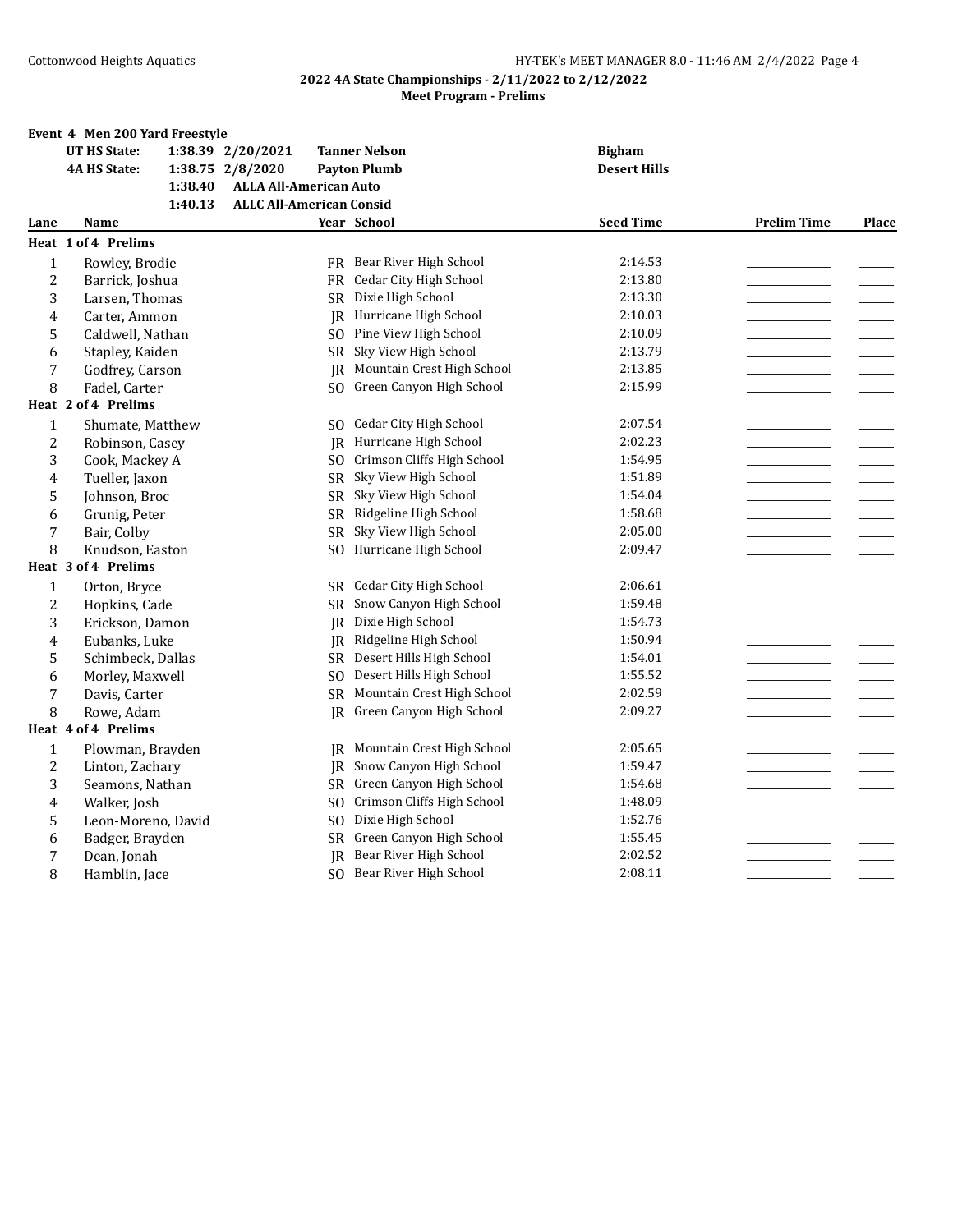|                  | Event 5 Women 200 Yard IM  |                                 |                               |                  |                    |              |
|------------------|----------------------------|---------------------------------|-------------------------------|------------------|--------------------|--------------|
|                  | <b>UT HS State:</b>        | 2:03.41 2/9/2019                | <b>Rachel E Butler</b>        | <b>Brighton</b>  |                    |              |
|                  | <b>4A HS State:</b>        | 2:04.68 2/3/2006                | Sara Jayne Christiansen       | East             |                    |              |
|                  | 2:01.51                    | <b>ALLA All-American Auto</b>   |                               |                  |                    |              |
|                  | 2:03.64                    | <b>ALLC All-American Consid</b> |                               |                  |                    |              |
| Lane             | Name                       |                                 | Year School                   | <b>Seed Time</b> | <b>Prelim Time</b> | <b>Place</b> |
|                  | <b>Heat 1 of 4 Prelims</b> |                                 |                               |                  |                    |              |
| $\mathbf{1}$     | Pemberton, Ava             |                                 | JR Hurricane High School      | 2:51.37          |                    |              |
| $\overline{c}$   | Bassett, Hailey            | SO.                             | Mountain Crest High School    | 2:46.75          |                    |              |
| 3                | Bradley, Abigail           |                                 | SR Desert Hills High School   | 2:44.41          |                    |              |
| 4                | Peterson, Molly            |                                 | FR Logan High School          | 2:41.28          |                    |              |
| 5                | Dunn, Liz                  | IR                              | Snow Canyon High School       | 2:42.94          |                    |              |
| 6                | Fryer, Beza                | FR                              | Green Canyon High School      | 2:44.58          |                    |              |
| 7                | Edwards, Lindsay           |                                 | SR Pine View High School      | 2:49.72          |                    |              |
| 8                | Gray, Emma                 | <b>FR</b>                       | Cedar City High School        | 2:53.58          |                    |              |
|                  | Heat 2 of 4 Prelims        |                                 |                               |                  |                    |              |
| $\mathbf{1}$     | Sorensen, Ellie            | IR                              | Ridgeline High School         | 2:35.73          |                    |              |
| 2                | Bingham, Taitem            | <b>SR</b>                       | Pine View High School         | 2:31.06          |                    |              |
| 3                | Bindrup, Kyah              | FR                              | Mountain Crest High School    | 2:23.81          |                    |              |
| 4                | Powell, Navie              | IR                              | Ridgeline High School         | 2:17.99          |                    |              |
| 5                | Schwartz, Allie            | IR                              | Sky View High School          | 2:22.37          |                    |              |
| 6                | Mickelsen, Morgan          | <b>SR</b>                       | Bear River High School        | 2:28.34          |                    |              |
| $\boldsymbol{7}$ | Lefevre, Maryn             | <b>FR</b>                       | Crimson Cliffs High School    | 2:34.35          |                    |              |
| 8                | Christensen, Kennedy       | <b>SR</b>                       | Ridgeline High School         | 2:38.31          |                    |              |
|                  | Heat 3 of 4 Prelims        |                                 |                               |                  |                    |              |
| $\mathbf{1}$     | Nye, Adalyn                |                                 | FR Sky View High School       | 2:35.22          |                    |              |
| $\overline{c}$   | Cox, Abigail               | FR                              | Desert Hills High School      | 2:29.26          |                    |              |
| 3                | Manriquez, Paloma          | FR                              | <b>Cedar City High School</b> | 2:23.49          |                    |              |
| 4                | Coats, Kaylee              | <b>SR</b>                       | Green Canyon High School      | 2:16.75          |                    |              |
| 5                | Huebner, Mia               |                                 | SR Green Canyon High School   | 2:21.64          |                    |              |
| 6                | Selinger, Sydney           | JR                              | <b>Cedar City High School</b> | 2:27.96          |                    |              |
| $\boldsymbol{7}$ | Andelin, Lucy              | SR.                             | Desert Hills High School      | 2:33.82          |                    |              |
| 8                | Joeckel, Leah              |                                 | SR Green Canyon High School   | 2:37.46          |                    |              |
|                  | Heat 4 of 4 Prelims        |                                 |                               |                  |                    |              |
| $\mathbf{1}$     | Nielsen, Mia               | SO.                             | Crimson Cliffs High School    | 2:34.98          |                    |              |
| $\overline{2}$   | Brown, Emma                | <b>JR</b>                       | Desert Hills High School      | 2:29.15          |                    |              |
| 3                | Hansen, Mackenzie          | IR                              | Ridgeline High School         | 2:23.29          |                    |              |
| 4                | Olsen, Sarah               | IR                              | Sky View High School          | 2:15.71          |                    |              |
| 5                | Jenkins, Olivia            |                                 | SR Snow Canyon High School    | 2:18.65          |                    |              |
| 6                | Hyer, Shannon              | IR                              | Bear River High School        | 2:27.59          |                    |              |
| 7                | Nielsen, Abbie             | <b>IR</b>                       | Mountain Crest High School    | 2:31.90          |                    |              |
| 8                | Jorgensen, Ashlyn          | SO.                             | Sky View High School          | 2:35.94          |                    |              |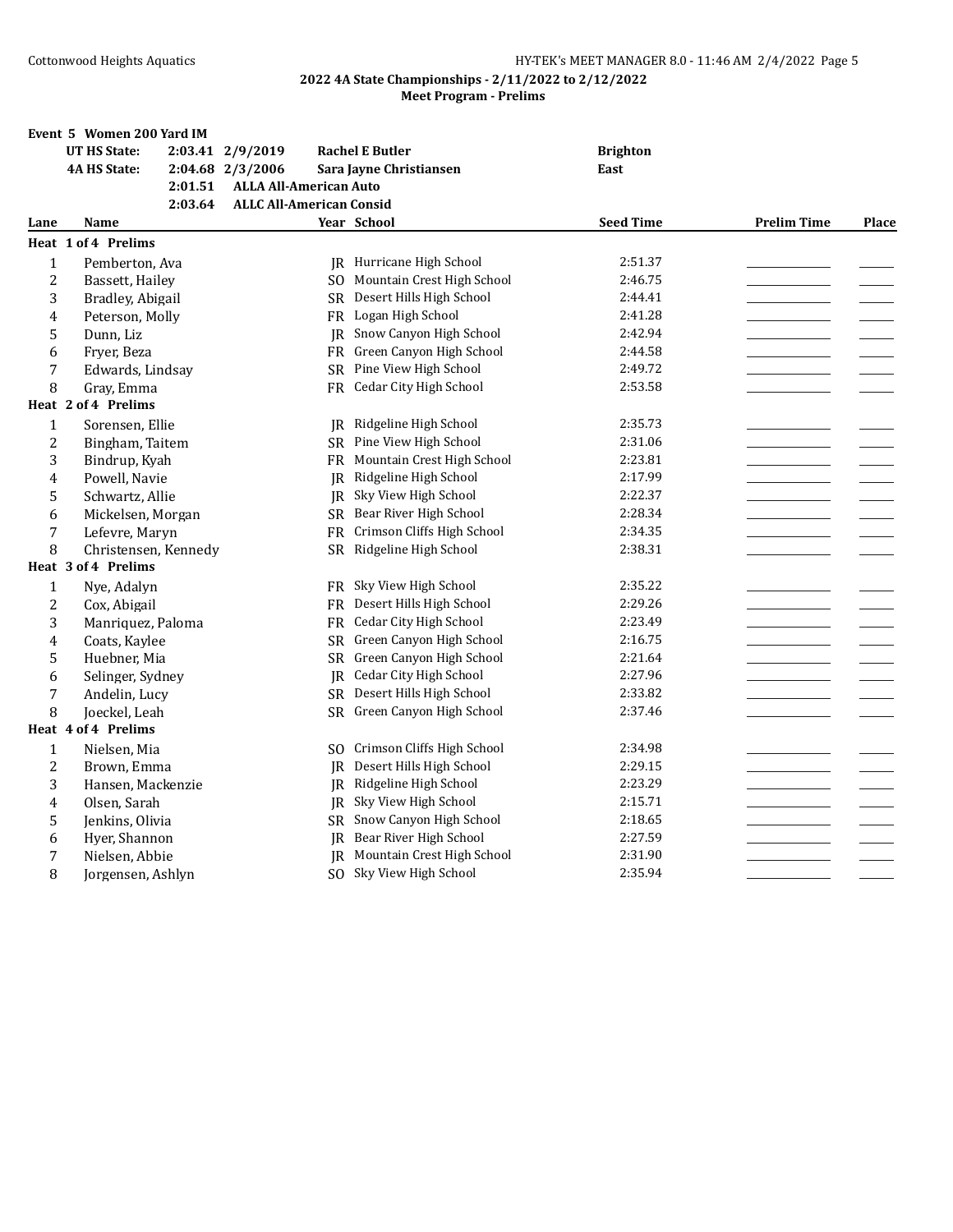|                | Event 6 Men 200 Yard IM |                                 |                                    |                       |                    |              |
|----------------|-------------------------|---------------------------------|------------------------------------|-----------------------|--------------------|--------------|
|                | <b>UT HS State:</b>     | 1:48.75 2/9/2019                | <b>Jordan R Tiffany</b>            | <b>Lone Peak</b>      |                    |              |
|                | <b>4A HS State:</b>     | 1:51.74 2/6/2009                | <b>Jake Taylor</b>                 | <b>Mountain Crest</b> |                    |              |
|                | 1:49.57                 | <b>ALLA All-American Auto</b>   |                                    |                       |                    |              |
|                | 1:51.57                 | <b>ALLC All-American Consid</b> |                                    |                       |                    |              |
| Lane           | Name                    |                                 | Year School                        | <b>Seed Time</b>      | <b>Prelim Time</b> | <b>Place</b> |
|                | Heat 1 of 4 Prelims     |                                 |                                    |                       |                    |              |
| 1              | Zizumbo, Isaiah         |                                 | JR Sky View High School            | 2:36.61               |                    |              |
| $\overline{c}$ | Jepsen, Ethan           |                                 | IR Hurricane High School           | 2:34.82               |                    |              |
| 3              | Fraser, Tanner          | IR                              | Crimson Cliffs High School         | 2:29.52               |                    |              |
| 4              | Sowby, Jeffrey          | SO.                             | Mountain Crest High School         | 2:26.04               |                    |              |
| 5              | Fadel, Carter           | SO.                             | Green Canyon High School           | 2:28.79               |                    |              |
| 6              | Kehoe, Chase M          | SO.                             | Crimson Cliffs High School         | 2:30.44               |                    |              |
| 7              | Ingleby, Peter          | SR                              | Bear River High School             | 2:36.24               |                    |              |
| 8              | Esplin, Ashton          | IR.                             | Bear River High School             | 2:57.90               |                    |              |
|                | Heat 2 of 4 Prelims     |                                 |                                    |                       |                    |              |
| $\mathbf{1}$   | McLaughlin, Jake        | SR                              | Logan High School                  | 2:18.72               |                    |              |
| 2              | Losee, Tanner           | SO.                             | Snow Canyon High School            | 2:17.08               |                    |              |
| 3              | Haws, Ben A             | SR                              | Crimson Cliffs High School         | 2:12.66               |                    |              |
| 4              | Dodds, Tanner           | IR.                             | Cedar City High School             | 2:07.49               |                    |              |
| 5              | Dayton, Sam             | SR                              | Ridgeline High School              | 2:11.18               |                    |              |
| 6              | Bethers, Kade           | IR                              | Desert Hills High School           | 2:14.79               |                    |              |
| 7              | Kowallis, Kael          | SR                              | Bear River High School             | 2:17.49               |                    |              |
| 8              | Murray, Dagan           |                                 | SR Cedar City High School          | 2:24.38               |                    |              |
|                | Heat 3 of 4 Prelims     |                                 |                                    |                       |                    |              |
| 1              | Simmerman, Caleb        |                                 | SR Cedar City High School          | 2:17.95               |                    |              |
| $\overline{c}$ | Miggin, Josh            |                                 | <b>IR</b> Green Canyon High School | 2:15.80               |                    |              |
| 3              | Hall, Derek K           | SO.                             | Crimson Cliffs High School         | 2:12.66               |                    |              |
| 4              | Eggers, Troy            | IR.                             | Desert Hills High School           | 2:03.69               |                    |              |
| 5              | Jarrett, Brayden        | IR                              | Mountain Crest High School         | 2:09.69               |                    |              |
| 6              | Jensen, Josh            |                                 | SR Green Canyon High School        | 2:13.53               |                    |              |
| 7              | Anderson, Carter        | SR                              | Ridgeline High School              | 2:17.41               |                    |              |
| 8              | Seamons, Tyler          |                                 | JR Green Canyon High School        | 2:21.28               |                    |              |
|                | Heat 4 of 4 Prelims     |                                 |                                    |                       |                    |              |
| $\mathbf{1}$   | Kwant, Kaleb            | IR                              | Mountain Crest High School         | 2:17.93               |                    |              |
| 2              | Schimbeck, Korbin       | SO.                             | Desert Hills High School           | 2:15.45               |                    |              |
| 3              | Iverson, Hunter         | <b>FR</b>                       | Desert Hills High School           | 2:11.37               |                    |              |
| 4              | DuBose, Jackson         | SR.                             | Sky View High School               | 2:01.70               |                    |              |
| 5              | Krans, Ashten           | SO.                             | Cedar City High School             | 2:08.21               |                    |              |
| 6              | Gibbons, Peter          | SO.                             | Sky View High School               | 2:12.96               |                    |              |
| 7              | Duce, Colton            |                                 | SR Sky View High School            | 2:17.16               |                    |              |
| 8              | Scott, Brent            |                                 | JR Ridgeline High School           | 2:20.97               |                    |              |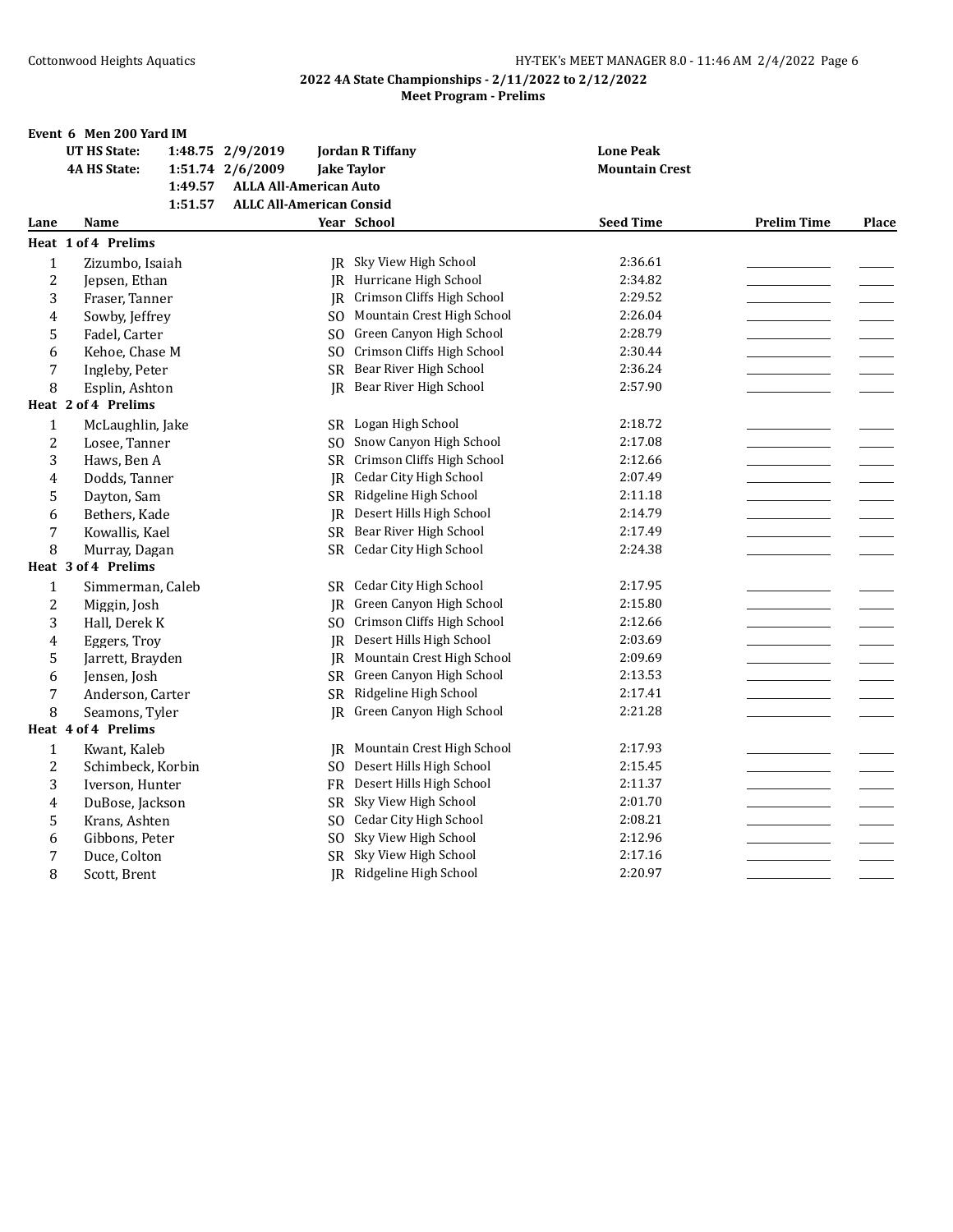|                | Event 7 Women 50 Yard Freestyle |                                 |                               |                       |                    |              |
|----------------|---------------------------------|---------------------------------|-------------------------------|-----------------------|--------------------|--------------|
|                | <b>UT HS State:</b>             | 23.25 2/11/2005                 | J. Fredsall / S. Watchorn     | <b>Kearns</b>         |                    |              |
|                | <b>4A HS State:</b>             | 23.74 2/8/2013                  | <b>Hailey Pabst</b>           | <b>Mountain Crest</b> |                    |              |
|                | 23.20                           | <b>ALLA All-American Auto</b>   |                               |                       |                    |              |
|                | 23.54                           | <b>ALLC All-American Consid</b> |                               |                       |                    |              |
| Lane           | Name                            |                                 | Year School                   | <b>Seed Time</b>      | <b>Prelim Time</b> | <b>Place</b> |
|                | Heat 1 of 5 Prelims             |                                 |                               |                       |                    |              |
| 3              | Walters, Brooke                 |                                 | SR Sky View High School       | 29.31                 |                    |              |
| $\pmb{4}$      | Payne, Jadyn                    | SO.                             | <b>Cedar City High School</b> | 29.21                 |                    |              |
| 5              | Schulz, Adrianne                |                                 | SO Ridgeline High School      | 29.31                 |                    |              |
|                | Heat 2 of 5 Prelims             |                                 |                               |                       |                    |              |
| $\overline{c}$ | Meyerson, Ashlin                | IR                              | Sky View High School          | 28.86                 |                    |              |
| 3              | Gardner, Kambry                 | <b>SR</b>                       | Bear River High School        | 28.78                 |                    |              |
| 4              | Watkins, Ellise                 | SR.                             | Logan High School             | 28.73                 |                    |              |
| 5              | Johnson, Elise                  | <b>SR</b>                       | Ridgeline High School         | 28.77                 |                    |              |
| 6              | Goodrich, Makena                | SO.                             | Green Canyon High School      | 28.78                 |                    |              |
| 7              | Doud, Jane                      | IR.                             | Pine View High School         | 29.13                 |                    |              |
|                | Heat 3 of 5 Prelims             |                                 |                               |                       |                    |              |
| $\mathbf{1}$   | Twiggs, Taylee                  | SO.                             | Pine View High School         | 28.29                 |                    |              |
| $\overline{c}$ | Mackey, Alea                    |                                 | FR Dixie High School          | 27.70                 |                    |              |
| 3              | Moses, Natalie                  | IR                              | <b>Cedar City High School</b> | 27.10                 |                    |              |
| 4              | Messinger, Kensley K            | IR                              | Crimson Cliffs High School    | 26.23                 |                    |              |
| 5              | Weiland, Kara                   |                                 | SR Crimson Cliffs High School | 26.73                 |                    |              |
| 6              | Ugray, Zsofi                    | SR.                             | Logan High School             | 27.33                 |                    |              |
| 7              | Greer, Brinley                  | S <sub>0</sub>                  | Dixie High School             | 28.07                 |                    |              |
| 8              | Sullivan, Hailev                | S <sub>O</sub>                  | Snow Canyon High School       | 28.68                 |                    |              |
|                | Heat 4 of 5 Prelims             |                                 |                               |                       |                    |              |
| $\mathbf{1}$   | Wilson, Greta                   | <b>IR</b>                       | Dixie High School             | 28.27                 |                    |              |
| 2              | Smith, Helen                    | <b>SR</b>                       | Desert Hills High School      | 27.50                 |                    |              |
| 3              | Perry, Peyton                   |                                 | FR Crimson Cliffs High School | 27.10                 |                    |              |
| 4              | Edwards, Hannah                 | SR                              | Cedar City High School        | 25.71                 |                    |              |
| 5              | Stratton, Abigail               | <b>SR</b>                       | <b>Cedar City High School</b> | 26.64                 |                    |              |
| 6              | Zhang, Christina                |                                 | SO Green Canyon High School   | 27.32                 |                    |              |
| 7              | Skeen, Saida                    | S <sub>O</sub>                  | Desert Hills High School      | 27.95                 |                    |              |
| 8              | Gayford, Ellie                  | S <sub>O</sub>                  | Desert Hills High School      | 28.59                 |                    |              |
|                | Heat 5 of 5 Prelims             |                                 |                               |                       |                    |              |
| $\mathbf{1}$   | Küster, Sophie                  | FR -                            | Sky View High School          | 28.17                 |                    |              |
| $\overline{c}$ | Jones, Abigail                  | <b>FR</b>                       | Desert Hills High School      | 27.42                 |                    |              |
| 3              | Jones, Addy                     | FR                              | Ridgeline High School         | 27.05                 |                    |              |
| 4              | Eubanks, Carly                  | <b>SR</b>                       | Ridgeline High School         | 25.03                 |                    |              |
| 5              | Corry, Rylie                    | S <sub>O</sub>                  | Green Canyon High School      | 26.61                 |                    |              |
| 6              | Daley, Adrina T                 | <b>SR</b>                       | Crimson Cliffs High School    | 27.25                 |                    |              |
| 7              | Rice-Warren, Ellia              |                                 | SO Logan High School          | 27.82                 |                    |              |
| 8              | Apadale, Ava                    |                                 | FR Mountain Crest High School | 28.47                 |                    |              |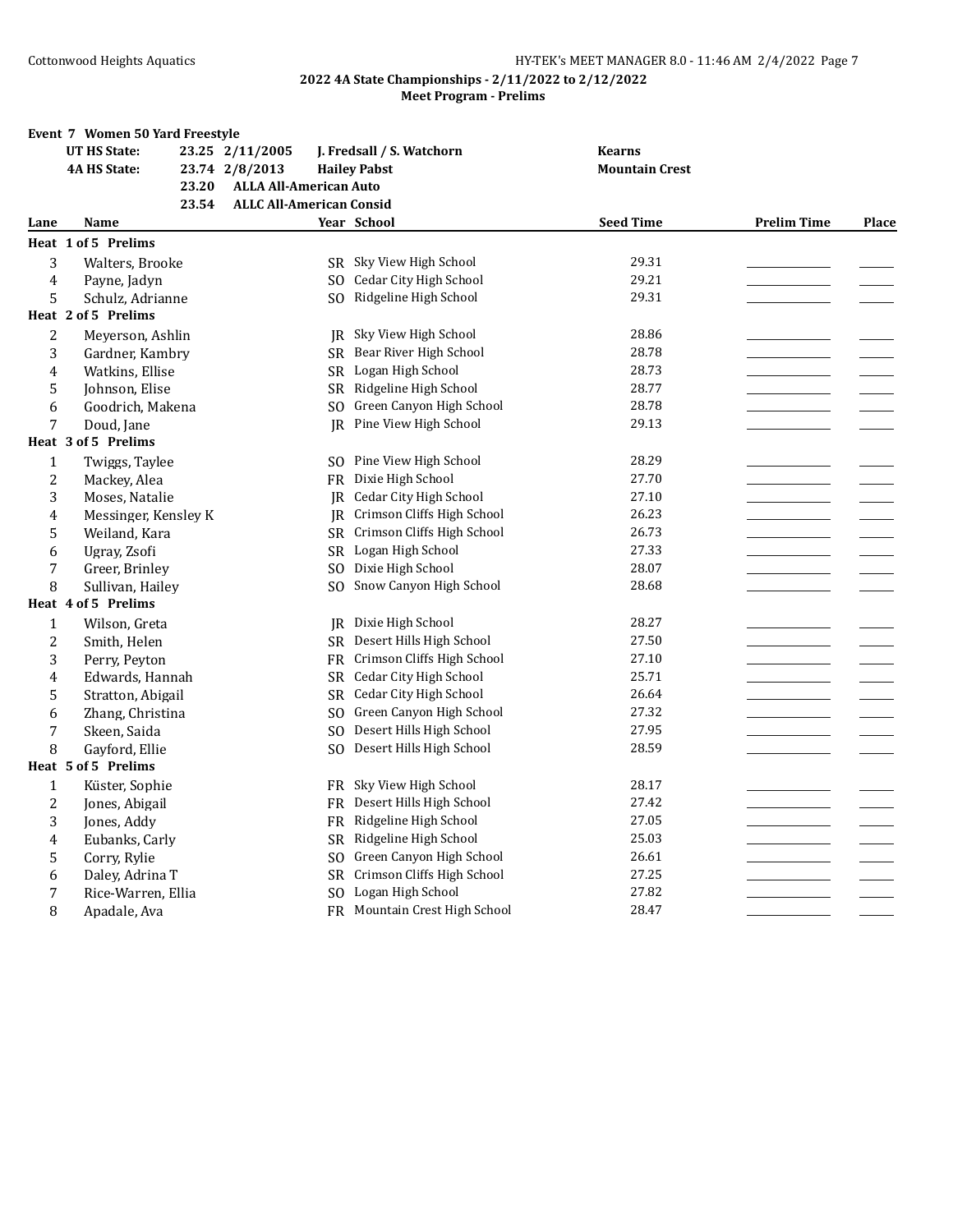# **Event 8 Men 50 Yard Freestyle**

|                | <b>UT HS State:</b> |       | 20.60 2/8/1997                  | <b>Billy Betz</b> |                               | Logan            |                    |              |
|----------------|---------------------|-------|---------------------------------|-------------------|-------------------------------|------------------|--------------------|--------------|
|                | <b>4A HS State:</b> |       | 20.60 2/8/1997                  | <b>Billy Betz</b> |                               | Logan            |                    |              |
|                |                     | 20.54 | <b>ALLA All-American Auto</b>   |                   |                               |                  |                    |              |
|                |                     | 20.91 | <b>ALLC All-American Consid</b> |                   |                               |                  |                    |              |
| Lane           | Name                |       |                                 |                   | Year School                   | <b>Seed Time</b> | <b>Prelim Time</b> | <b>Place</b> |
|                | Heat 1 of 4 Prelims |       |                                 |                   |                               |                  |                    |              |
| $\mathbf{1}$   | Hyer, Jaden         |       |                                 | SO.               | Bear River High School        | 26.39            |                    |              |
| $\overline{c}$ | Gardner, Tyrus      |       |                                 | SO.               | Mountain Crest High School    | 26.33            |                    |              |
| 3              | Gibbs, Keeghan      |       |                                 | SR                | Bear River High School        | 25.64            |                    |              |
| 4              | Spafford, Zander    |       |                                 |                   | JR Snow Canyon High School    | 25.44            |                    |              |
| 5              | Ghica, Gary         |       |                                 | IR                | Pine View High School         | 25.63            |                    |              |
| 6              | Dunke, Leon         |       |                                 | SR                | Sky View High School          | 25.96            |                    |              |
| 7              | O'Donnell, Ryan     |       |                                 |                   | SR Logan High School          | 26.33            |                    |              |
| 8              | Conley, Tate        |       |                                 | SO.               | Sky View High School          | 26.57            |                    |              |
|                | Heat 2 of 4 Prelims |       |                                 |                   |                               |                  |                    |              |
| $\mathbf{1}$   | Porter, Jordan      |       |                                 | SO.               | Desert Hills High School      | 24.75            |                    |              |
| $\overline{c}$ | Page, Makoa         |       |                                 | <b>FR</b>         | Snow Canyon High School       | 24.21            |                    |              |
| 3              | Shumate, Jacob      |       |                                 | SR                | <b>Cedar City High School</b> | 23.71            |                    |              |
| $\overline{4}$ | Plumb, Bronson      |       |                                 | SO.               | Crimson Cliffs High School    | 23.35            |                    |              |
| 5              | Carroll, Dax        |       |                                 | <b>SR</b>         | Crimson Cliffs High School    | 23.62            |                    |              |
| 6              | Cook, Emery         |       |                                 |                   | JR Cedar City High School     | 24.05            |                    |              |
| 7              | Koch, Cole          |       |                                 |                   | SR Snow Canyon High School    | 24.55            |                    |              |
| 8              | Langi, Sione        |       |                                 | IR.               | Desert Hills High School      | 25.12            |                    |              |
|                | Heat 3 of 4 Prelims |       |                                 |                   |                               |                  |                    |              |
| $\mathbf{1}$   | Godfrey, Andrew     |       |                                 | SO.               | Sky View High School          | 24.60            |                    |              |
| $\overline{c}$ | Murray, Tylan       |       |                                 | IR                | <b>Cedar City High School</b> | 24.18            |                    |              |
| 3              | Sagers, Andrew      |       |                                 |                   | JR Cedar City High School     | 23.68            |                    |              |
| 4              | Dustin, Cole        |       |                                 | <b>SR</b>         | Ridgeline High School         | 22.59            |                    |              |
| 5              | Challis, Fox        |       |                                 |                   | JR Crimson Cliffs High School | 23.51            |                    |              |
| 6              | Marshall, Kelton    |       |                                 |                   | SR Bear River High School     | 23.90            |                    |              |
| 7              | Douglas, Chance     |       |                                 | SO.               | Crimson Cliffs High School    | 24.46            |                    |              |
| 8              | Larson, Logan       |       |                                 | IR                | Desert Hills High School      | 25.11            |                    |              |
|                | Heat 4 of 4 Prelims |       |                                 |                   |                               |                  |                    |              |
| $\mathbf{1}$   | Reed, Blake         |       |                                 | <b>FR</b>         | Sky View High School          | 24.57            |                    |              |
| 2              | Jensen, Dallin      |       |                                 | SR                | Ridgeline High School         | 24.10            |                    |              |
| 3              | Allred, Jack        |       |                                 | <b>SR</b>         | Snow Canyon High School       | 23.68            |                    |              |
| 4              | Farnsworth, Tyson   |       |                                 | SR                | Green Canyon High School      | 22.21            |                    |              |
| 5              | Bunn, Kevin         |       |                                 |                   | SR Hurricane High School      | 23.51            |                    |              |
| 6              | Frandsen, Porter    |       |                                 | <b>SR</b>         | Ridgeline High School         | 23.87            |                    |              |
| 7              | Tenny, Andrew       |       |                                 | IR                | Ridgeline High School         | 24.28            |                    |              |
| 8              | Selman, Ben         |       |                                 |                   | SR Green Canyon High School   | 25.03            |                    |              |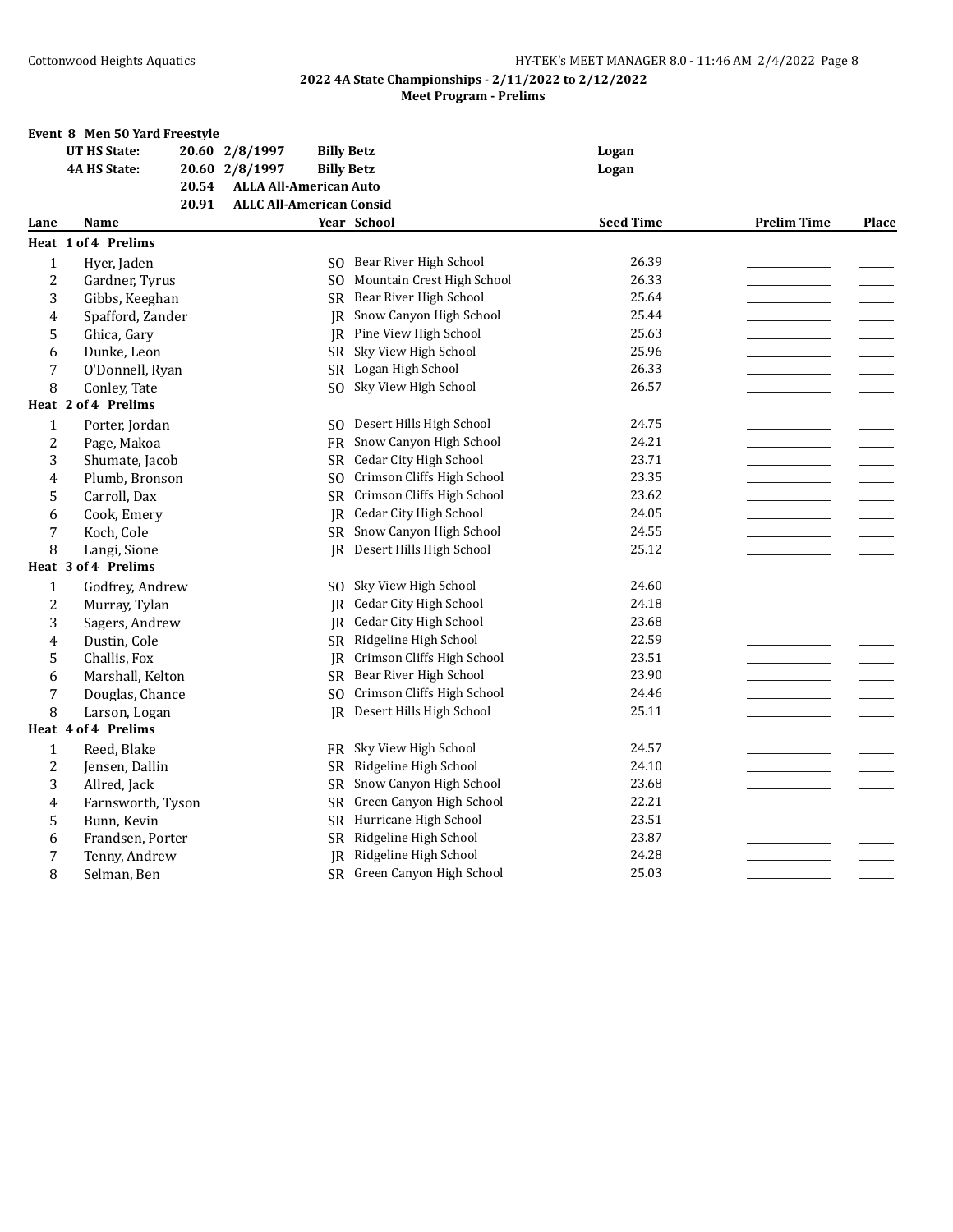| 54.61 2/14/2014<br><b>Lillian F Moore</b><br><b>4A HS State:</b><br>54.61 2/14/2014<br><b>Lillian F Moore</b><br><b>Skyline</b><br><b>ALLA All-American Auto</b><br>54.42<br>55.49<br><b>ALLC All-American Consid</b><br><b>Seed Time</b><br><b>Prelim Time</b><br>Year School<br>Lane<br>Name<br>Heat 1 of 4 Prelims<br>$\overline{c}$<br>Ruesch, Bella<br>JR Hurricane High School<br>1:31.35<br>SO Mountain Crest High School<br>3<br>1:24.95<br>Godfrey, Carlie<br>FR Cedar City High School<br>1:21.59<br>Gray, Emma<br>4<br>Crimson Cliffs High School<br>1:22.75<br>5<br>Martin, Makenna<br>S <sub>O</sub><br>Bear River High School<br>1:27.34<br>Throop, Allie<br>6<br><b>FR</b><br>Bear River High School<br>1:32.19<br>7<br>White, Kiya<br>SO.<br>Heat 2 of 4 Prelims<br><b>Cedar City High School</b><br>1:15.46<br>1<br>Leavitt, Kelsee<br>IR<br>$\overline{c}$<br>SR Desert Hills High School<br>1:12.28<br>Bradley, Abigail<br>FR Desert Hills High School<br>1:06.53<br>3<br>Cox, Abigail<br>Logan High School<br>1:02.50<br>Leonard, Malacha<br>4<br>SO.<br>5<br>Desert Hills High School<br>Brown, Emma<br>1:04.54<br>IR.<br>Green Canyon High School<br>1:10.07<br>6<br>Joeckel, Leah<br>SR<br>Mountain Crest High School<br>1:13.98<br>7<br>Warde, Ivy<br>SR<br>8<br>Pemberton, Ava<br><b>IR</b> Hurricane High School<br>1:19.51<br>Heat 3 of 4 Prelims<br>SR Green Canyon High School<br>1:15.32<br>1<br>Lindsey, Sophie<br>$\overline{c}$<br>Mountain Crest High School<br>1:12.03<br>Zhang, Lia<br>SO.<br>Green Canyon High School<br>3<br>1:05.29<br>Corry, Rylie<br>S <sub>O</sub><br>Ridgeline High School<br>1:02.44<br>Cook, Sarah<br>4<br>FR<br>5<br>Sky View High School<br>1:04.49<br>Mecham, Jacey<br>SR.<br>Ridgeline High School<br>1:09.13<br>Alder, Jenna<br>S <sub>O</sub><br>6<br>Sky View High School<br>7<br>1:12.86<br>Nye, Adalyn<br>FR<br>Snow Canyon High School<br>8<br>Dooley, Gwendolyn<br>1:18.18<br>IR<br>Heat 4 of 4 Prelims<br>Ridgeline High School<br>1:14.84<br>$\mathbf{1}$<br>Christensen, Kennedy<br>SR<br>Green Canyon High School<br>$\overline{c}$<br>1:11.77<br>Zhang, Christina<br>SO.<br>Bear River High School<br>1:05.12<br>3<br>Hyer, Shannon<br>IR<br>Snow Canyon High School<br>1:02.26<br>Page, Afton<br>4<br>SR<br><b>Cedar City High School</b><br>1:04.42<br>5<br>Selinger, Sydney<br>IR<br>Ridgeline High School<br>1:07.96<br>Roberts, Ava<br>SO.<br>6<br>Dixie High School<br>7<br>1:12.45<br>Greer, Brinley<br>SO. |   | Event 9 Women 100 Yard Butterfly |  |                      |                |              |
|-------------------------------------------------------------------------------------------------------------------------------------------------------------------------------------------------------------------------------------------------------------------------------------------------------------------------------------------------------------------------------------------------------------------------------------------------------------------------------------------------------------------------------------------------------------------------------------------------------------------------------------------------------------------------------------------------------------------------------------------------------------------------------------------------------------------------------------------------------------------------------------------------------------------------------------------------------------------------------------------------------------------------------------------------------------------------------------------------------------------------------------------------------------------------------------------------------------------------------------------------------------------------------------------------------------------------------------------------------------------------------------------------------------------------------------------------------------------------------------------------------------------------------------------------------------------------------------------------------------------------------------------------------------------------------------------------------------------------------------------------------------------------------------------------------------------------------------------------------------------------------------------------------------------------------------------------------------------------------------------------------------------------------------------------------------------------------------------------------------------------------------------------------------------------------------------------------------------------------------------------------------------------------------------------------------------------------------------------------------------------------------------------------------------------------------------------------------------------------------------------|---|----------------------------------|--|----------------------|----------------|--------------|
|                                                                                                                                                                                                                                                                                                                                                                                                                                                                                                                                                                                                                                                                                                                                                                                                                                                                                                                                                                                                                                                                                                                                                                                                                                                                                                                                                                                                                                                                                                                                                                                                                                                                                                                                                                                                                                                                                                                                                                                                                                                                                                                                                                                                                                                                                                                                                                                                                                                                                                 |   | <b>UT HS State:</b>              |  |                      | <b>Skyline</b> |              |
|                                                                                                                                                                                                                                                                                                                                                                                                                                                                                                                                                                                                                                                                                                                                                                                                                                                                                                                                                                                                                                                                                                                                                                                                                                                                                                                                                                                                                                                                                                                                                                                                                                                                                                                                                                                                                                                                                                                                                                                                                                                                                                                                                                                                                                                                                                                                                                                                                                                                                                 |   |                                  |  |                      |                |              |
|                                                                                                                                                                                                                                                                                                                                                                                                                                                                                                                                                                                                                                                                                                                                                                                                                                                                                                                                                                                                                                                                                                                                                                                                                                                                                                                                                                                                                                                                                                                                                                                                                                                                                                                                                                                                                                                                                                                                                                                                                                                                                                                                                                                                                                                                                                                                                                                                                                                                                                 |   |                                  |  |                      |                |              |
|                                                                                                                                                                                                                                                                                                                                                                                                                                                                                                                                                                                                                                                                                                                                                                                                                                                                                                                                                                                                                                                                                                                                                                                                                                                                                                                                                                                                                                                                                                                                                                                                                                                                                                                                                                                                                                                                                                                                                                                                                                                                                                                                                                                                                                                                                                                                                                                                                                                                                                 |   |                                  |  |                      |                |              |
|                                                                                                                                                                                                                                                                                                                                                                                                                                                                                                                                                                                                                                                                                                                                                                                                                                                                                                                                                                                                                                                                                                                                                                                                                                                                                                                                                                                                                                                                                                                                                                                                                                                                                                                                                                                                                                                                                                                                                                                                                                                                                                                                                                                                                                                                                                                                                                                                                                                                                                 |   |                                  |  |                      |                | <b>Place</b> |
|                                                                                                                                                                                                                                                                                                                                                                                                                                                                                                                                                                                                                                                                                                                                                                                                                                                                                                                                                                                                                                                                                                                                                                                                                                                                                                                                                                                                                                                                                                                                                                                                                                                                                                                                                                                                                                                                                                                                                                                                                                                                                                                                                                                                                                                                                                                                                                                                                                                                                                 |   |                                  |  |                      |                |              |
|                                                                                                                                                                                                                                                                                                                                                                                                                                                                                                                                                                                                                                                                                                                                                                                                                                                                                                                                                                                                                                                                                                                                                                                                                                                                                                                                                                                                                                                                                                                                                                                                                                                                                                                                                                                                                                                                                                                                                                                                                                                                                                                                                                                                                                                                                                                                                                                                                                                                                                 |   |                                  |  |                      |                |              |
|                                                                                                                                                                                                                                                                                                                                                                                                                                                                                                                                                                                                                                                                                                                                                                                                                                                                                                                                                                                                                                                                                                                                                                                                                                                                                                                                                                                                                                                                                                                                                                                                                                                                                                                                                                                                                                                                                                                                                                                                                                                                                                                                                                                                                                                                                                                                                                                                                                                                                                 |   |                                  |  |                      |                |              |
|                                                                                                                                                                                                                                                                                                                                                                                                                                                                                                                                                                                                                                                                                                                                                                                                                                                                                                                                                                                                                                                                                                                                                                                                                                                                                                                                                                                                                                                                                                                                                                                                                                                                                                                                                                                                                                                                                                                                                                                                                                                                                                                                                                                                                                                                                                                                                                                                                                                                                                 |   |                                  |  |                      |                |              |
|                                                                                                                                                                                                                                                                                                                                                                                                                                                                                                                                                                                                                                                                                                                                                                                                                                                                                                                                                                                                                                                                                                                                                                                                                                                                                                                                                                                                                                                                                                                                                                                                                                                                                                                                                                                                                                                                                                                                                                                                                                                                                                                                                                                                                                                                                                                                                                                                                                                                                                 |   |                                  |  |                      |                |              |
|                                                                                                                                                                                                                                                                                                                                                                                                                                                                                                                                                                                                                                                                                                                                                                                                                                                                                                                                                                                                                                                                                                                                                                                                                                                                                                                                                                                                                                                                                                                                                                                                                                                                                                                                                                                                                                                                                                                                                                                                                                                                                                                                                                                                                                                                                                                                                                                                                                                                                                 |   |                                  |  |                      |                |              |
|                                                                                                                                                                                                                                                                                                                                                                                                                                                                                                                                                                                                                                                                                                                                                                                                                                                                                                                                                                                                                                                                                                                                                                                                                                                                                                                                                                                                                                                                                                                                                                                                                                                                                                                                                                                                                                                                                                                                                                                                                                                                                                                                                                                                                                                                                                                                                                                                                                                                                                 |   |                                  |  |                      |                |              |
|                                                                                                                                                                                                                                                                                                                                                                                                                                                                                                                                                                                                                                                                                                                                                                                                                                                                                                                                                                                                                                                                                                                                                                                                                                                                                                                                                                                                                                                                                                                                                                                                                                                                                                                                                                                                                                                                                                                                                                                                                                                                                                                                                                                                                                                                                                                                                                                                                                                                                                 |   |                                  |  |                      |                |              |
|                                                                                                                                                                                                                                                                                                                                                                                                                                                                                                                                                                                                                                                                                                                                                                                                                                                                                                                                                                                                                                                                                                                                                                                                                                                                                                                                                                                                                                                                                                                                                                                                                                                                                                                                                                                                                                                                                                                                                                                                                                                                                                                                                                                                                                                                                                                                                                                                                                                                                                 |   |                                  |  |                      |                |              |
|                                                                                                                                                                                                                                                                                                                                                                                                                                                                                                                                                                                                                                                                                                                                                                                                                                                                                                                                                                                                                                                                                                                                                                                                                                                                                                                                                                                                                                                                                                                                                                                                                                                                                                                                                                                                                                                                                                                                                                                                                                                                                                                                                                                                                                                                                                                                                                                                                                                                                                 |   |                                  |  |                      |                |              |
|                                                                                                                                                                                                                                                                                                                                                                                                                                                                                                                                                                                                                                                                                                                                                                                                                                                                                                                                                                                                                                                                                                                                                                                                                                                                                                                                                                                                                                                                                                                                                                                                                                                                                                                                                                                                                                                                                                                                                                                                                                                                                                                                                                                                                                                                                                                                                                                                                                                                                                 |   |                                  |  |                      |                |              |
|                                                                                                                                                                                                                                                                                                                                                                                                                                                                                                                                                                                                                                                                                                                                                                                                                                                                                                                                                                                                                                                                                                                                                                                                                                                                                                                                                                                                                                                                                                                                                                                                                                                                                                                                                                                                                                                                                                                                                                                                                                                                                                                                                                                                                                                                                                                                                                                                                                                                                                 |   |                                  |  |                      |                |              |
|                                                                                                                                                                                                                                                                                                                                                                                                                                                                                                                                                                                                                                                                                                                                                                                                                                                                                                                                                                                                                                                                                                                                                                                                                                                                                                                                                                                                                                                                                                                                                                                                                                                                                                                                                                                                                                                                                                                                                                                                                                                                                                                                                                                                                                                                                                                                                                                                                                                                                                 |   |                                  |  |                      |                |              |
|                                                                                                                                                                                                                                                                                                                                                                                                                                                                                                                                                                                                                                                                                                                                                                                                                                                                                                                                                                                                                                                                                                                                                                                                                                                                                                                                                                                                                                                                                                                                                                                                                                                                                                                                                                                                                                                                                                                                                                                                                                                                                                                                                                                                                                                                                                                                                                                                                                                                                                 |   |                                  |  |                      |                |              |
|                                                                                                                                                                                                                                                                                                                                                                                                                                                                                                                                                                                                                                                                                                                                                                                                                                                                                                                                                                                                                                                                                                                                                                                                                                                                                                                                                                                                                                                                                                                                                                                                                                                                                                                                                                                                                                                                                                                                                                                                                                                                                                                                                                                                                                                                                                                                                                                                                                                                                                 |   |                                  |  |                      |                |              |
|                                                                                                                                                                                                                                                                                                                                                                                                                                                                                                                                                                                                                                                                                                                                                                                                                                                                                                                                                                                                                                                                                                                                                                                                                                                                                                                                                                                                                                                                                                                                                                                                                                                                                                                                                                                                                                                                                                                                                                                                                                                                                                                                                                                                                                                                                                                                                                                                                                                                                                 |   |                                  |  |                      |                |              |
|                                                                                                                                                                                                                                                                                                                                                                                                                                                                                                                                                                                                                                                                                                                                                                                                                                                                                                                                                                                                                                                                                                                                                                                                                                                                                                                                                                                                                                                                                                                                                                                                                                                                                                                                                                                                                                                                                                                                                                                                                                                                                                                                                                                                                                                                                                                                                                                                                                                                                                 |   |                                  |  |                      |                |              |
|                                                                                                                                                                                                                                                                                                                                                                                                                                                                                                                                                                                                                                                                                                                                                                                                                                                                                                                                                                                                                                                                                                                                                                                                                                                                                                                                                                                                                                                                                                                                                                                                                                                                                                                                                                                                                                                                                                                                                                                                                                                                                                                                                                                                                                                                                                                                                                                                                                                                                                 |   |                                  |  |                      |                |              |
|                                                                                                                                                                                                                                                                                                                                                                                                                                                                                                                                                                                                                                                                                                                                                                                                                                                                                                                                                                                                                                                                                                                                                                                                                                                                                                                                                                                                                                                                                                                                                                                                                                                                                                                                                                                                                                                                                                                                                                                                                                                                                                                                                                                                                                                                                                                                                                                                                                                                                                 |   |                                  |  |                      |                |              |
|                                                                                                                                                                                                                                                                                                                                                                                                                                                                                                                                                                                                                                                                                                                                                                                                                                                                                                                                                                                                                                                                                                                                                                                                                                                                                                                                                                                                                                                                                                                                                                                                                                                                                                                                                                                                                                                                                                                                                                                                                                                                                                                                                                                                                                                                                                                                                                                                                                                                                                 |   |                                  |  |                      |                |              |
|                                                                                                                                                                                                                                                                                                                                                                                                                                                                                                                                                                                                                                                                                                                                                                                                                                                                                                                                                                                                                                                                                                                                                                                                                                                                                                                                                                                                                                                                                                                                                                                                                                                                                                                                                                                                                                                                                                                                                                                                                                                                                                                                                                                                                                                                                                                                                                                                                                                                                                 |   |                                  |  |                      |                |              |
|                                                                                                                                                                                                                                                                                                                                                                                                                                                                                                                                                                                                                                                                                                                                                                                                                                                                                                                                                                                                                                                                                                                                                                                                                                                                                                                                                                                                                                                                                                                                                                                                                                                                                                                                                                                                                                                                                                                                                                                                                                                                                                                                                                                                                                                                                                                                                                                                                                                                                                 |   |                                  |  |                      |                |              |
|                                                                                                                                                                                                                                                                                                                                                                                                                                                                                                                                                                                                                                                                                                                                                                                                                                                                                                                                                                                                                                                                                                                                                                                                                                                                                                                                                                                                                                                                                                                                                                                                                                                                                                                                                                                                                                                                                                                                                                                                                                                                                                                                                                                                                                                                                                                                                                                                                                                                                                 |   |                                  |  |                      |                |              |
|                                                                                                                                                                                                                                                                                                                                                                                                                                                                                                                                                                                                                                                                                                                                                                                                                                                                                                                                                                                                                                                                                                                                                                                                                                                                                                                                                                                                                                                                                                                                                                                                                                                                                                                                                                                                                                                                                                                                                                                                                                                                                                                                                                                                                                                                                                                                                                                                                                                                                                 |   |                                  |  |                      |                |              |
|                                                                                                                                                                                                                                                                                                                                                                                                                                                                                                                                                                                                                                                                                                                                                                                                                                                                                                                                                                                                                                                                                                                                                                                                                                                                                                                                                                                                                                                                                                                                                                                                                                                                                                                                                                                                                                                                                                                                                                                                                                                                                                                                                                                                                                                                                                                                                                                                                                                                                                 |   |                                  |  |                      |                |              |
|                                                                                                                                                                                                                                                                                                                                                                                                                                                                                                                                                                                                                                                                                                                                                                                                                                                                                                                                                                                                                                                                                                                                                                                                                                                                                                                                                                                                                                                                                                                                                                                                                                                                                                                                                                                                                                                                                                                                                                                                                                                                                                                                                                                                                                                                                                                                                                                                                                                                                                 |   |                                  |  |                      |                |              |
|                                                                                                                                                                                                                                                                                                                                                                                                                                                                                                                                                                                                                                                                                                                                                                                                                                                                                                                                                                                                                                                                                                                                                                                                                                                                                                                                                                                                                                                                                                                                                                                                                                                                                                                                                                                                                                                                                                                                                                                                                                                                                                                                                                                                                                                                                                                                                                                                                                                                                                 |   |                                  |  |                      |                |              |
|                                                                                                                                                                                                                                                                                                                                                                                                                                                                                                                                                                                                                                                                                                                                                                                                                                                                                                                                                                                                                                                                                                                                                                                                                                                                                                                                                                                                                                                                                                                                                                                                                                                                                                                                                                                                                                                                                                                                                                                                                                                                                                                                                                                                                                                                                                                                                                                                                                                                                                 |   |                                  |  |                      |                |              |
|                                                                                                                                                                                                                                                                                                                                                                                                                                                                                                                                                                                                                                                                                                                                                                                                                                                                                                                                                                                                                                                                                                                                                                                                                                                                                                                                                                                                                                                                                                                                                                                                                                                                                                                                                                                                                                                                                                                                                                                                                                                                                                                                                                                                                                                                                                                                                                                                                                                                                                 |   |                                  |  |                      |                |              |
|                                                                                                                                                                                                                                                                                                                                                                                                                                                                                                                                                                                                                                                                                                                                                                                                                                                                                                                                                                                                                                                                                                                                                                                                                                                                                                                                                                                                                                                                                                                                                                                                                                                                                                                                                                                                                                                                                                                                                                                                                                                                                                                                                                                                                                                                                                                                                                                                                                                                                                 |   |                                  |  |                      |                |              |
|                                                                                                                                                                                                                                                                                                                                                                                                                                                                                                                                                                                                                                                                                                                                                                                                                                                                                                                                                                                                                                                                                                                                                                                                                                                                                                                                                                                                                                                                                                                                                                                                                                                                                                                                                                                                                                                                                                                                                                                                                                                                                                                                                                                                                                                                                                                                                                                                                                                                                                 |   |                                  |  |                      |                |              |
|                                                                                                                                                                                                                                                                                                                                                                                                                                                                                                                                                                                                                                                                                                                                                                                                                                                                                                                                                                                                                                                                                                                                                                                                                                                                                                                                                                                                                                                                                                                                                                                                                                                                                                                                                                                                                                                                                                                                                                                                                                                                                                                                                                                                                                                                                                                                                                                                                                                                                                 |   |                                  |  |                      |                |              |
|                                                                                                                                                                                                                                                                                                                                                                                                                                                                                                                                                                                                                                                                                                                                                                                                                                                                                                                                                                                                                                                                                                                                                                                                                                                                                                                                                                                                                                                                                                                                                                                                                                                                                                                                                                                                                                                                                                                                                                                                                                                                                                                                                                                                                                                                                                                                                                                                                                                                                                 |   |                                  |  |                      |                |              |
|                                                                                                                                                                                                                                                                                                                                                                                                                                                                                                                                                                                                                                                                                                                                                                                                                                                                                                                                                                                                                                                                                                                                                                                                                                                                                                                                                                                                                                                                                                                                                                                                                                                                                                                                                                                                                                                                                                                                                                                                                                                                                                                                                                                                                                                                                                                                                                                                                                                                                                 | 8 | Colton, Olivia                   |  | SR Logan High School | 1:16.19        |              |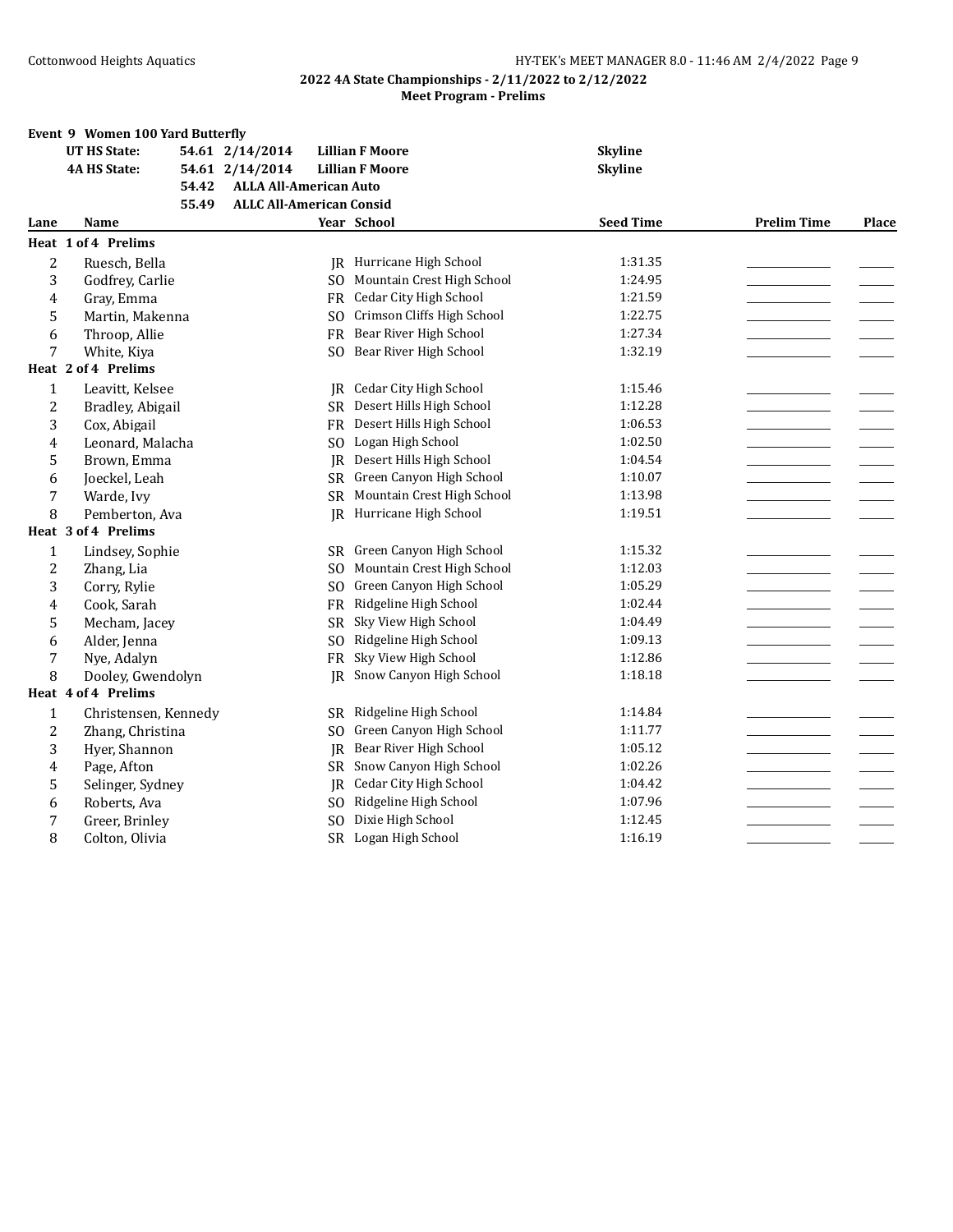|                | Event 10 Men 100 Yard Butterfly |                                 |                               |                  |                    |              |
|----------------|---------------------------------|---------------------------------|-------------------------------|------------------|--------------------|--------------|
|                | <b>UT HS State:</b>             | 47.71 2/15/2020                 | <b>Jordan R Tiffany</b>       | <b>Lone Peak</b> |                    |              |
|                | <b>4A HS State:</b>             | 49.37 2/5/1994                  | <b>Matt Chamberlain</b>       | <b>Olympus</b>   |                    |              |
|                | 48.92                           | <b>ALLA All-American Auto</b>   |                               |                  |                    |              |
|                | 49.95                           | <b>ALLC All-American Consid</b> |                               |                  |                    |              |
| Lane           | Name                            |                                 | Year School                   | <b>Seed Time</b> | <b>Prelim Time</b> | <b>Place</b> |
|                | Heat 1 of 4 Prelims             |                                 |                               |                  |                    |              |
| $\mathbf{1}$   | McAllister, Connor              |                                 | <b>IR</b> Logan High School   | 1:12.36          |                    |              |
| $\overline{2}$ | Benson, Andrew                  |                                 | SR Logan High School          | 1:08.16          |                    |              |
| 3              | Ghica, Gary                     | IR                              | Pine View High School         | 1:05.95          |                    |              |
| 4              | Steed, Jackson                  | FR                              | Green Canyon High School      | 1:05.14          |                    |              |
| 5              | Selman, Ben                     | SR                              | Green Canyon High School      | 1:05.23          |                    |              |
| 6              | Jepsen, Ethan                   |                                 | JR Hurricane High School      | 1:06.75          |                    |              |
| 7              | Burns, Camden                   | SO.                             | Mountain Crest High School    | 1:08.66          |                    |              |
| 8              | Kowallis, Jaxton                | IR.                             | Logan High School             | 1:12.43          |                    |              |
|                | Heat 2 of 4 Prelims             |                                 |                               |                  |                    |              |
| $\mathbf{1}$   | Whelan, Gabe                    | SR                              | Ridgeline High School         | 1:03.62          |                    |              |
| $\overline{2}$ | Murray, Tylan                   | IR                              | <b>Cedar City High School</b> | 1:00.32          |                    |              |
| 3              | Bair, Colby                     | SR                              | Sky View High School          | 58.50            |                    |              |
| 4              | Carlisle, Andrew                | S <sub>O</sub>                  | Dixie High School             | 55.42            |                    |              |
| 5              | Nye, Clayton                    | IR.                             | Sky View High School          | 56.12            |                    |              |
| 6              | Erickson, Damon                 |                                 | JR Dixie High School          | 59.45            |                    |              |
| 7              | Carroll, Dax                    | SR                              | Crimson Cliffs High School    | 1:02.12          |                    |              |
| 8              | Rowley, Brodie                  | FR                              | Bear River High School        | 1:04.25          |                    |              |
|                | Heat 3 of 4 Prelims             |                                 |                               |                  |                    |              |
| $\mathbf{1}$   | Thompson, Kaleb                 | <b>SR</b>                       | Green Canyon High School      | 1:03.47          |                    |              |
| 2              | Kowallis, Kael                  |                                 | SR Bear River High School     | 1:00.19          |                    |              |
| 3              | Cook, Mackey A                  | SO.                             | Crimson Cliffs High School    | 58.16            |                    |              |
| 4              | Dubon, Tavin                    | <b>SR</b>                       | Sky View High School          | 54.70            |                    |              |
| 5              | Bethers, Kade                   | IR                              | Desert Hills High School      | 56.09            |                    |              |
| 6              | Challis, Fox                    |                                 | JR Crimson Cliffs High School | 58.98            |                    |              |
| 7              | Fraser, Tanner                  | <b>IR</b>                       | Crimson Cliffs High School    | 1:01.84          |                    |              |
| 8              | Swain-Schmit, Hayden            |                                 | JR Bear River High School     | 1:04.12          |                    |              |
|                | Heat 4 of 4 Prelims             |                                 |                               |                  |                    |              |
| $\mathbf{1}$   | Dean, Jonah                     | IR                              | Bear River High School        | 1:02.97          |                    |              |
| 2              | Lunt, Kyle                      | IR                              | <b>Cedar City High School</b> | 59.76            |                    |              |
| 3              | Wambach, Chandler               | <b>SR</b>                       | Snow Canyon High School       | 57.08            |                    |              |
| 4              | Dotson, Tobler                  | <b>SR</b>                       | <b>Cedar City High School</b> | 53.60            |                    |              |
| 5              | Green, Daxton                   | SR                              | Snow Canyon High School       | 55.95            |                    |              |
| 6              | Granado, Justin                 | SO.                             | Cedar City High School        | 58.52            |                    |              |
| 7              | Haggen, James                   | IR                              | Ridgeline High School         | 1:01.80          |                    |              |
| 8              | Khimach, Ivan                   |                                 | SO Green Canyon High School   | 1:03.77          |                    |              |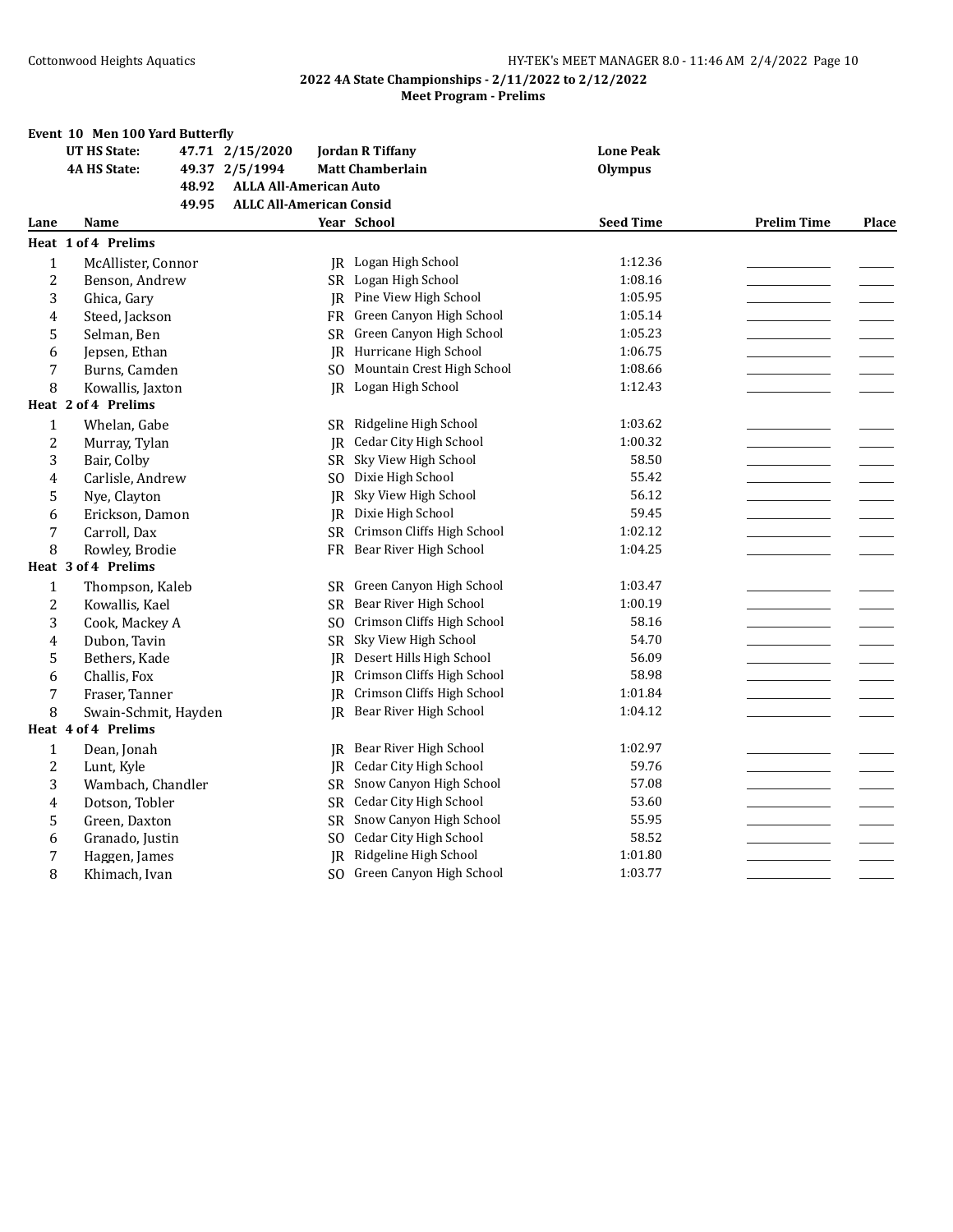|                | Event 11 Women 100 Yard Freestyle |                                 |                               |                  |                    |       |
|----------------|-----------------------------------|---------------------------------|-------------------------------|------------------|--------------------|-------|
|                | <b>UT HS State:</b>               | 50.74 2/9/2019                  | <b>Rachel Oyler</b>           | <b>Timpview</b>  |                    |       |
|                | <b>4A HS State:</b>               | 51.69 2/11/2017                 | <b>Rachel Oyler</b>           | <b>Timpview</b>  |                    |       |
|                | 50.19                             | <b>ALLA All-American Auto</b>   |                               |                  |                    |       |
|                | 51.05                             | <b>ALLC All-American Consid</b> |                               |                  |                    |       |
| Lane           | Name                              |                                 | Year School                   | <b>Seed Time</b> | <b>Prelim Time</b> | Place |
|                | Heat 1 of 4 Prelims               |                                 |                               |                  |                    |       |
| $\mathbf{1}$   | Fryer, Beza                       | FR.                             | Green Canyon High School      | 1:10.57          |                    |       |
| $\overline{c}$ | Prisbrey, Jacie                   | S <sub>O</sub>                  | Cedar City High School        | 1:07.95          |                    |       |
| 3              | Walters, Brooke                   | SR                              | Sky View High School          | 1:07.35          |                    |       |
| 4              | Tureson, Reagan                   | SR                              | Bear River High School        | 1:05.54          |                    |       |
| 5              | Coats, Brooklyn                   | S <sub>O</sub>                  | Green Canyon High School      | 1:05.54          |                    |       |
| 6              | Plowman, Anessa                   | FR                              | Sky View High School          | 1:07.53          |                    |       |
| 7              | Romprey, Eliana                   | IR                              | Desert Hills High School      | 1:08.21          |                    |       |
| 8              | Daniels, Riley                    | SR                              | Sky View High School          | 1:12.31          |                    |       |
|                | Heat 2 of 4 Prelims               |                                 |                               |                  |                    |       |
| $\mathbf{1}$   | Johnson, Elise                    | <b>SR</b>                       | Ridgeline High School         | 1:03.44          |                    |       |
| $\overline{2}$ | Mackey, Alea                      | FR                              | Dixie High School             | 1:00.80          |                    |       |
| 3              | Daley, Adrina T                   | <b>SR</b>                       | Crimson Cliffs High School    | 1:00.00          |                    |       |
| 4              | Rom, Sorina                       | <b>IR</b>                       | Pine View High School         | 55.41            |                    |       |
| 5              | Condie, Sarah                     | SR                              | Snow Canyon High School       | 59.12            |                    |       |
| 6              | Bingham, Taitem                   |                                 | SR Pine View High School      | 1:00.40          |                    |       |
| 7              | Ward, Riley                       | IR                              | Hurricane High School         | 1:02.88          |                    |       |
| 8              | Payne, Jadyn                      | S <sub>O</sub>                  | <b>Cedar City High School</b> | 1:04.89          |                    |       |
|                | Heat 3 of 4 Prelims               |                                 |                               |                  |                    |       |
| $\mathbf{1}$   | Smith, Helen                      | SR.                             | Desert Hills High School      | 1:03.33          |                    |       |
| $\overline{c}$ | Rice-Warren, Ellia                | SO.                             | Logan High School             | 1:00.52          |                    |       |
| 3              | Perry, Peyton                     | FR                              | Crimson Cliffs High School    | 59.56            |                    |       |
| 4              | Eubanks, Carly                    | <b>SR</b>                       | Ridgeline High School         | 54.38            |                    |       |
| 5              | Nielsen, Brynley                  | FR                              | Green Canyon High School      | 58.30            |                    |       |
| 6              | Dansie, Jaime                     | FR                              | Snow Canyon High School       | 1:00.21          |                    |       |
| 7              | Christensen, Paisley              | S <sub>O</sub>                  | Snow Canyon High School       | 1:02.63          |                    |       |
| 8              | Checketts, Cora                   | IR                              | Green Canyon High School      | 1:04.50          |                    |       |
|                | Heat 4 of 4 Prelims               |                                 |                               |                  |                    |       |
| $\mathbf{1}$   | Hunter, Zoey                      | FR                              | Mountain Crest High School    | 1:03.26          |                    |       |
| $\overline{c}$ | Ugray, Zsofi                      |                                 | SR Logan High School          | 1:00.41          |                    |       |
| 3              | Moses, Natalie                    | JR                              | Cedar City High School        | 59.33            |                    |       |
| 4              | Barber, Kylie                     | <b>SR</b>                       | Snow Canyon High School       | 53.54            |                    |       |
| 5              | Price, Olivia                     | S <sub>O</sub>                  | <b>Cedar City High School</b> | 57.67            |                    |       |
| 6              | Caliendo, Ava                     | IR                              | Ridgeline High School         | 1:00.19          |                    |       |
| 7              | Jones, Addy                       | <b>FR</b>                       | Ridgeline High School         | 1:02.61          |                    |       |
| 8              | Watkins, Ellise                   |                                 | SR Logan High School          | 1:04.30          |                    |       |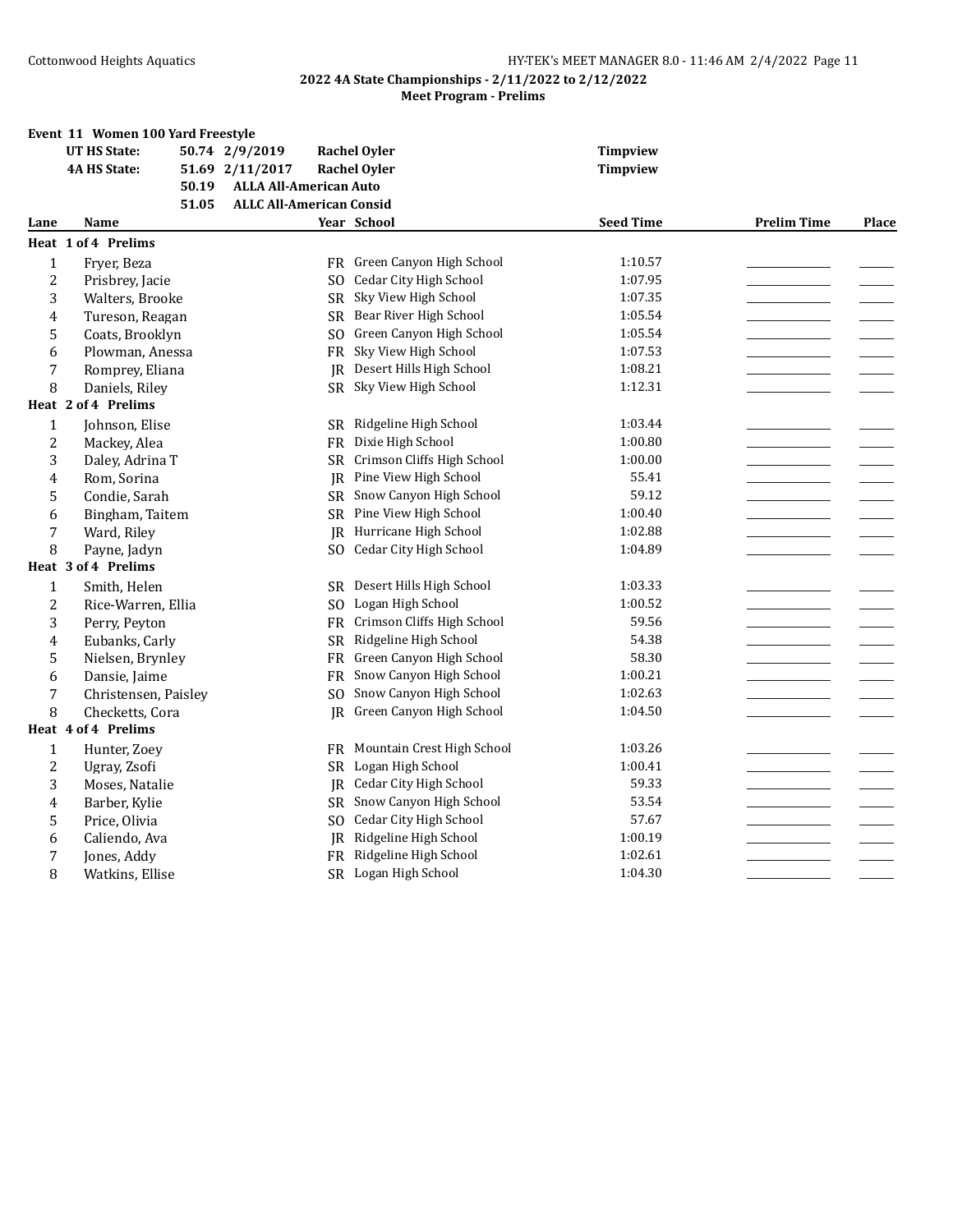|                | Event 12 Men 100 Yard Freestyle |       |                                 |                |                               |                     |                    |              |
|----------------|---------------------------------|-------|---------------------------------|----------------|-------------------------------|---------------------|--------------------|--------------|
|                | <b>UT HS State:</b>             |       | 45.27 2/8/2013                  |                | <b>Long M Gutierrez</b>       | <b>Brighton</b>     |                    |              |
|                | <b>4A HS State:</b>             |       | 45.39 2/8/2020                  |                | <b>Payton Plumb</b>           | <b>Desert Hills</b> |                    |              |
|                |                                 | 44.95 | <b>ALLA All-American Auto</b>   |                |                               |                     |                    |              |
|                |                                 | 45.73 | <b>ALLC All-American Consid</b> |                |                               |                     |                    |              |
| Lane           | Name                            |       |                                 |                | Year School                   | <b>Seed Time</b>    | <b>Prelim Time</b> | <b>Place</b> |
|                | Heat 1 of 4 Prelims             |       |                                 |                |                               |                     |                    |              |
| $\mathbf{1}$   | Dickison, Matthew               |       |                                 |                | FR Cedar City High School     | 1:01.48             |                    |              |
| $\overline{c}$ | Hyer, Jaden                     |       |                                 | SO.            | Bear River High School        | 59.69               |                    |              |
| 3              | George, Owen                    |       |                                 | FR             | Snow Canyon High School       | 57.69               |                    |              |
| 4              | Davis, Carter                   |       |                                 | SR.            | Mountain Crest High School    | 55.48               |                    |              |
| 5              | Larson, Logan                   |       |                                 | IR.            | Desert Hills High School      | 55.81               |                    |              |
| 6              | Gardner, Tyrus                  |       |                                 | SO.            | Mountain Crest High School    | 58.78               |                    |              |
| $\sqrt{ }$     | Langi, Sione                    |       |                                 | IR             | Desert Hills High School      | 1:00.52             |                    |              |
| 8              | Garlick, Bentley                |       |                                 | IR             | Logan High School             | 1:02.35             |                    |              |
|                | Heat 2 of 4 Prelims             |       |                                 |                |                               |                     |                    |              |
| $\mathbf{1}$   | Robinson, Casey                 |       |                                 | IR             | Hurricane High School         | 54.19               |                    |              |
| $\overline{c}$ | Cabana, Sterling K              |       |                                 | S <sub>O</sub> | Crimson Cliffs High School    | 53.67               |                    |              |
| 3              | Gibbons, Peter                  |       |                                 | S <sub>O</sub> | Sky View High School          | 52.29               |                    |              |
| 4              | Plumb, Bronson                  |       |                                 | SO.            | Crimson Cliffs High School    | 51.10               |                    |              |
| 5              | Allred, Jack                    |       |                                 | SR             | Snow Canyon High School       | 51.53               |                    |              |
| 6              | Miggin, Josh                    |       |                                 | JR             | Green Canyon High School      | 53.17               |                    |              |
| 7              | Hopkins, Cade                   |       |                                 | <b>SR</b>      | Snow Canyon High School       | 53.83               |                    |              |
| 8              | Porter, Jordan                  |       |                                 | SO.            | Desert Hills High School      | 54.74               |                    |              |
|                | Heat 3 of 4 Prelims             |       |                                 |                |                               |                     |                    |              |
| 1              | Duce, Colton                    |       |                                 | SR.            | Sky View High School          | 54.01               |                    |              |
| $\overline{2}$ | Marshall, Kelton                |       |                                 | SR             | Bear River High School        | 53.33               |                    |              |
| 3              | Bunn, Kevin                     |       |                                 |                | SR Hurricane High School      | 52.02               |                    |              |
| 4              | Dustin, Cole                    |       |                                 | <b>SR</b>      | Ridgeline High School         | 49.06               |                    |              |
| 5              | Parks, Alex                     |       |                                 | SR             | Sky View High School          | 51.43               |                    |              |
| 6              | Jensen, Dallin                  |       |                                 | SR -           | Ridgeline High School         | 52.91               |                    |              |
| 7              | Reed, Blake                     |       |                                 | <b>FR</b>      | Sky View High School          | 53.75               |                    |              |
| 8              | Koch, Cole                      |       |                                 | SR             | Snow Canyon High School       | 54.58               |                    |              |
|                | Heat 4 of 4 Prelims             |       |                                 |                |                               |                     |                    |              |
| $\mathbf{1}$   | Tenny, Andrew                   |       |                                 | IR             | Ridgeline High School         | 53.94               |                    |              |
| $\overline{c}$ | Checketts, Benjamin             |       |                                 | SR.            | Ridgeline High School         | 53.22               |                    |              |
| 3              | Sagers, Andrew                  |       |                                 | <b>JR</b>      | Cedar City High School        | 51.95               |                    |              |
| 4              | Farnsworth, Tyson               |       |                                 | <b>SR</b>      | Green Canyon High School      | 48.56               |                    |              |
| 5              | Schimbeck, Dallas               |       |                                 | <b>SR</b>      | Desert Hills High School      | 51.38               |                    |              |
| 6              | Haws, Ben A                     |       |                                 | SR             | Crimson Cliffs High School    | 52.86               |                    |              |
| 7              | Shumate, Jacob                  |       |                                 | <b>SR</b>      | Cedar City High School        | 53.70               |                    |              |
| 8              | Shumate, Matthew                |       |                                 | SO.            | <b>Cedar City High School</b> | 54.43               |                    |              |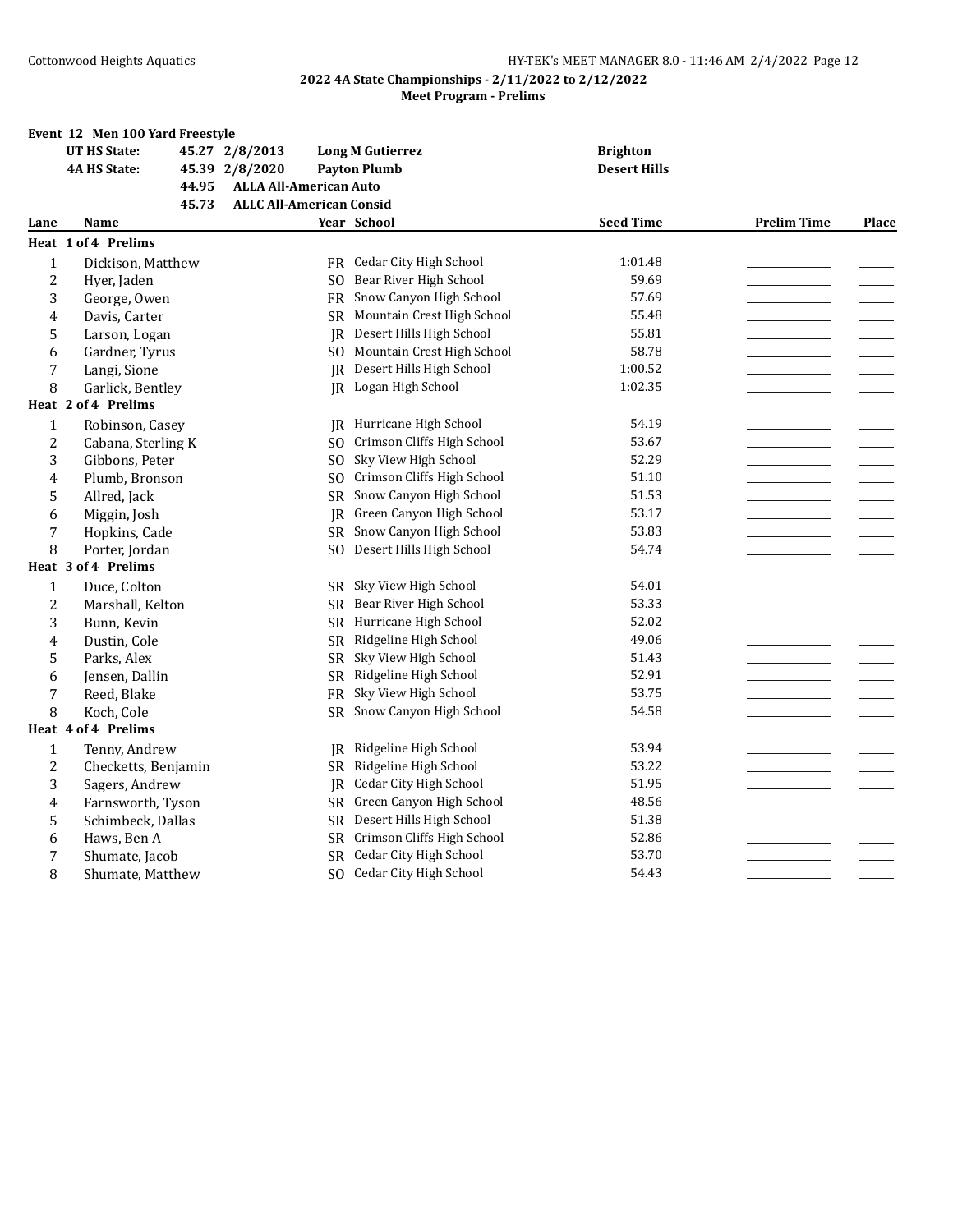|                | Event 13 Women 500 Yard Freestyle |                                 |                               |                       |                    |              |
|----------------|-----------------------------------|---------------------------------|-------------------------------|-----------------------|--------------------|--------------|
|                | <b>UT HS State:</b>               | 4:56.96 2/12/2011               | <b>Amanda A Barrett</b>       | <b>Brighton</b>       |                    |              |
|                | <b>4A HS State:</b>               | 5:02.94 2/12/2016               | <b>Makayla Cazier</b>         | <b>Maple Mountain</b> |                    |              |
|                | 4:52.19                           | <b>ALLA All-American Auto</b>   |                               |                       |                    |              |
|                | 4:56.85                           | <b>ALLC All-American Consid</b> |                               |                       |                    |              |
| Lane           | Name                              |                                 | Year School                   | <b>Seed Time</b>      | <b>Prelim Time</b> | <b>Place</b> |
|                | Heat 1 of 4 Prelims               |                                 |                               |                       |                    |              |
| $\mathbf{1}$   | Lovell, Annicka                   |                                 | FR Snow Canyon High School    | 6:48.95               |                    |              |
| 2              | Hawkins, Ashlyn                   | <b>SR</b>                       | Dixie High School             | 6:38.56               |                    |              |
| 3              | Cardenas, Brynn I                 |                                 | FR Crimson Cliffs High School | 6:35.74               |                    |              |
| 4              | Robinson, Kenadee                 | <b>FR</b>                       | <b>Cedar City High School</b> | 6:30.29               |                    |              |
| 5              | Harris, Payton                    |                                 | SR Dixie High School          | 6:33.14               |                    |              |
| 6              | Bernhardt, Leigha                 |                                 | FR Logan High School          | 6:36.76               |                    |              |
| 7              | Jensen, Addi                      |                                 | SR Mountain Crest High School | 6:40.13               |                    |              |
| 8              | Heaton, Safia                     |                                 | IR Hurricane High School      | 6:49.48               |                    |              |
|                | Heat 2 of 4 Prelims               |                                 |                               |                       |                    |              |
| $\mathbf{1}$   | Phillips, Morgan                  |                                 | SR Mountain Crest High School | 6:22.45               |                    |              |
| $\overline{c}$ | Zwygart, Zadie                    | <b>FR</b>                       | Sky View High School          | 6:02.59               |                    |              |
| 3              | Stratton, Abigail                 |                                 | SR Cedar City High School     | 5:51.24               |                    |              |
| 4              | Leonard, Malacha                  | SO.                             | Logan High School             | 5:33.25               |                    |              |
| 5              | Rigby, Laura                      | SO.                             | Ridgeline High School         | 5:37.90               |                    |              |
| 6              | Leishman, Emilee                  | IR                              | Mountain Crest High School    | 5:54.38               |                    |              |
| 7              | Nielsen, Mia                      | SO.                             | Crimson Cliffs High School    | 6:13.12               |                    |              |
| 8              | Nergaard, Astrid                  |                                 | SR Bear River High School     | 6:26.67               |                    |              |
|                | Heat 3 of 4 Prelims               |                                 |                               |                       |                    |              |
| 1              | Welsh, Hailey                     |                                 | SR Green Canyon High School   | 6:17.38               |                    |              |
| 2              | Lamb, Erma                        |                                 | FR Dixie High School          | 5:59.47               |                    |              |
| 3              | Jenkins, Olivia                   | <b>SR</b>                       | Snow Canyon High School       | 5:41.65               |                    |              |
| 4              | Coats, Kaylee                     | SR.                             | Green Canyon High School      | 5:25.83               |                    |              |
| 5              | Simper, Aspen                     | JR                              | Cedar City High School        | 5:37.22               |                    |              |
| 6              | Manriquez, Paloma                 |                                 | FR Cedar City High School     | 5:51.98               |                    |              |
| 7              | Lawyer, Amber                     | <b>FR</b>                       | Sky View High School          | 6:04.67               |                    |              |
| 8              | Huntzinger, Rachel                | SO.                             | Green Canyon High School      | 6:26.02               |                    |              |
|                | Heat 4 of 4 Prelims               |                                 |                               |                       |                    |              |
| $\mathbf{1}$   | Dye, Britteny                     | <b>IR</b>                       | Ridgeline High School         | 6:16.02               |                    |              |
| 2              | Child, Kennedy                    |                                 | SR Mountain Crest High School | 5:57.63               |                    |              |
| 3              | Henry, Madison L                  | IR.                             | Crimson Cliffs High School    | 5:38.87               |                    |              |
| 4              | Olsen, Sarah                      | IR                              | Sky View High School          | 5:24.85               |                    |              |
| 5              | Cook, Sarah                       | FR                              | Ridgeline High School         | 5:37.07               |                    |              |
| 6              | Bassett, Lauren                   | SR                              | Sky View High School          | 5:51.72               |                    |              |
| 7              | VonNiederhausern, Abby            | SO.                             | Logan High School             | 6:03.09               |                    |              |
| 8              | Broadhead, Bree                   | S <sub>O</sub>                  | Hurricane High School         | 6:23.00               |                    |              |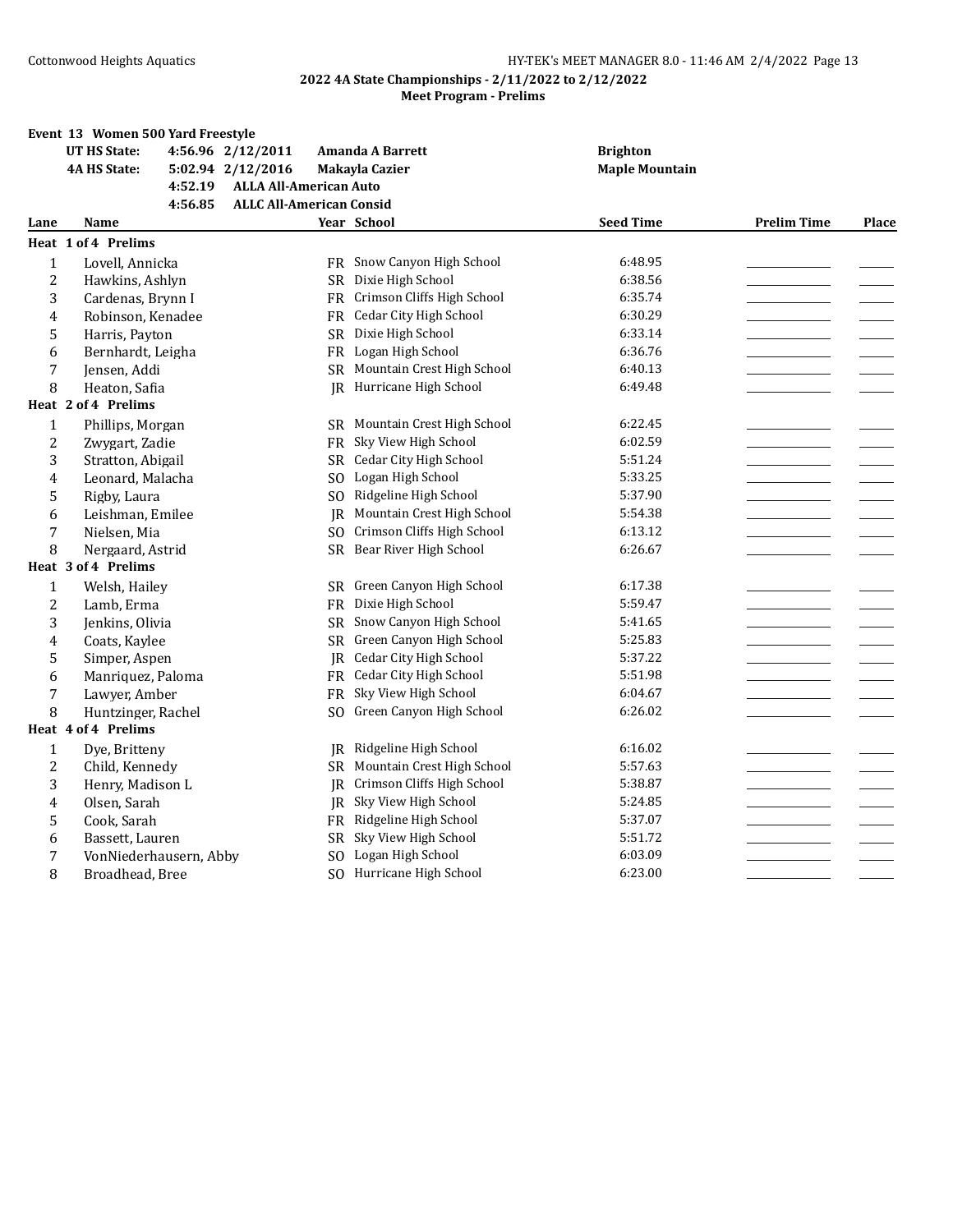|      | Event 14 Men 500 Yard Freestyle |                                 |                               |                  |                    |       |
|------|---------------------------------|---------------------------------|-------------------------------|------------------|--------------------|-------|
|      | <b>UT HS State:</b>             | 4:30.06 2/20/2021               | <b>Tanner Nelson</b>          | <b>Bigham</b>    |                    |       |
|      | <b>4A HS State:</b>             | 4:33.95 2/4/2012                | <b>Shawn Western</b>          | <b>Olympus</b>   |                    |       |
|      | 4:28.38                         | <b>ALLA All-American Auto</b>   |                               |                  |                    |       |
|      | 4:33.10                         | <b>ALLC All-American Consid</b> |                               |                  |                    |       |
| Lane | <b>Name</b>                     |                                 | Year School                   | <b>Seed Time</b> | <b>Prelim Time</b> | Place |
|      | Heat 1 of 4 Prelims             |                                 |                               |                  |                    |       |
| 1    | Ingleby, Peter                  |                                 | SR Bear River High School     | 6:30.78          |                    |       |
| 2    | Desmond, Caloway                | SO.                             | Snow Canyon High School       | 6:23.34          |                    |       |
| 3    | Betournay, Aaron                | SO.                             | Bear River High School        | 6:20.71          |                    |       |
| 4    | Nevins, Joseph                  | FR                              | <b>Cedar City High School</b> | 6:11.41          |                    |       |
| 5    | O'Donnell, Logan                | FR                              | Green Canyon High School      | 6:16.27          |                    |       |
| 6    | Orton, Bryce                    |                                 | SR Cedar City High School     | 6:20.72          |                    |       |
| 7    | Kimball, Wiatt                  | <b>FR</b>                       | Logan High School             | 6:23.81          |                    |       |
| 8    | Benson, Andrew                  |                                 | SR Logan High School          | 6:41.02          |                    |       |
|      | Heat 2 of 4 Prelims             |                                 |                               |                  |                    |       |
| 1    | Hamblin, Jace                   | SO.                             | Bear River High School        | 5:56.31          |                    |       |
| 2    | Page, Makoa                     | <b>FR</b>                       | Snow Canyon High School       | 5:32.09          |                    |       |
| 3    | Lawyer, Jacob                   | SR.                             | Sky View High School          | 5:16.27          |                    |       |
| 4    | Johnson, Broc                   | <b>SR</b>                       | Sky View High School          | 5:10.12          |                    |       |
| 5    | Krans, Ashten                   | SO.                             | Cedar City High School        | 5:12.14          |                    |       |
| 6    | Linton, Zachary                 |                                 | JR Snow Canyon High School    | 5:25.29          |                    |       |
| 7    | Tucker, Brenner                 | SR                              | Desert Hills High School      | 5:49.58          |                    |       |
| 8    | Knudson, Easton                 | SO.                             | Hurricane High School         | 6:04.75          |                    |       |
|      | Heat 3 of 4 Prelims             |                                 |                               |                  |                    |       |
| 1    | Griffin, Garrett                | IR                              | Bear River High School        | 5:49.79          |                    |       |
| 2    | Judd, Caleb                     | FR.                             | Crimson Cliffs High School    | 5:31.89          |                    |       |
| 3    | Seamons, Nathan                 | SR.                             | Green Canyon High School      | 5:14.87          |                    |       |
| 4    | Wambach, Chandler               | SR                              | Snow Canyon High School       | 5:04.68          |                    |       |
| 5    | Dodds, Tanner                   | IR                              | Cedar City High School        | 5:11.24          |                    |       |
| 6    | Walters, Ben                    | SO.                             | Sky View High School          | 5:17.39          |                    |       |
| 7    | Seamons, Tyler                  | IR.                             | Green Canyon High School      | 5:47.43          |                    |       |
| 8    | Gertsch, Hunter                 | FR                              | Crimson Cliffs High School    | 6:01.05          |                    |       |
|      | Heat 4 of 4 Prelims             |                                 |                               |                  |                    |       |
| 1    | Sowby, Jeffrey                  | SO.                             | Mountain Crest High School    | 5:49.77          |                    |       |
| 2    | Schimbeck, Korbin               | SO.                             | Desert Hills High School      | 5:25.89          |                    |       |
| 3    | Eggers, Troy                    | IR                              | Desert Hills High School      | 5:12.45          |                    |       |
| 4    | Leon-Moreno, David              | SO.                             | Dixie High School             | 5:03.66          |                    |       |
| 5    | Hall, Derek K                   | SO.                             | Crimson Cliffs High School    | 5:10.93          |                    |       |
| 6    | Morley, Maxwell                 | S <sub>O</sub>                  | Desert Hills High School      | 5:17.06          |                    |       |
| 7    | Grunig, Peter                   | <b>SR</b>                       | Ridgeline High School         | 5:34.84          |                    |       |
| 8    | Conley, Tate                    | SO.                             | Sky View High School          | 5:58.85          |                    |       |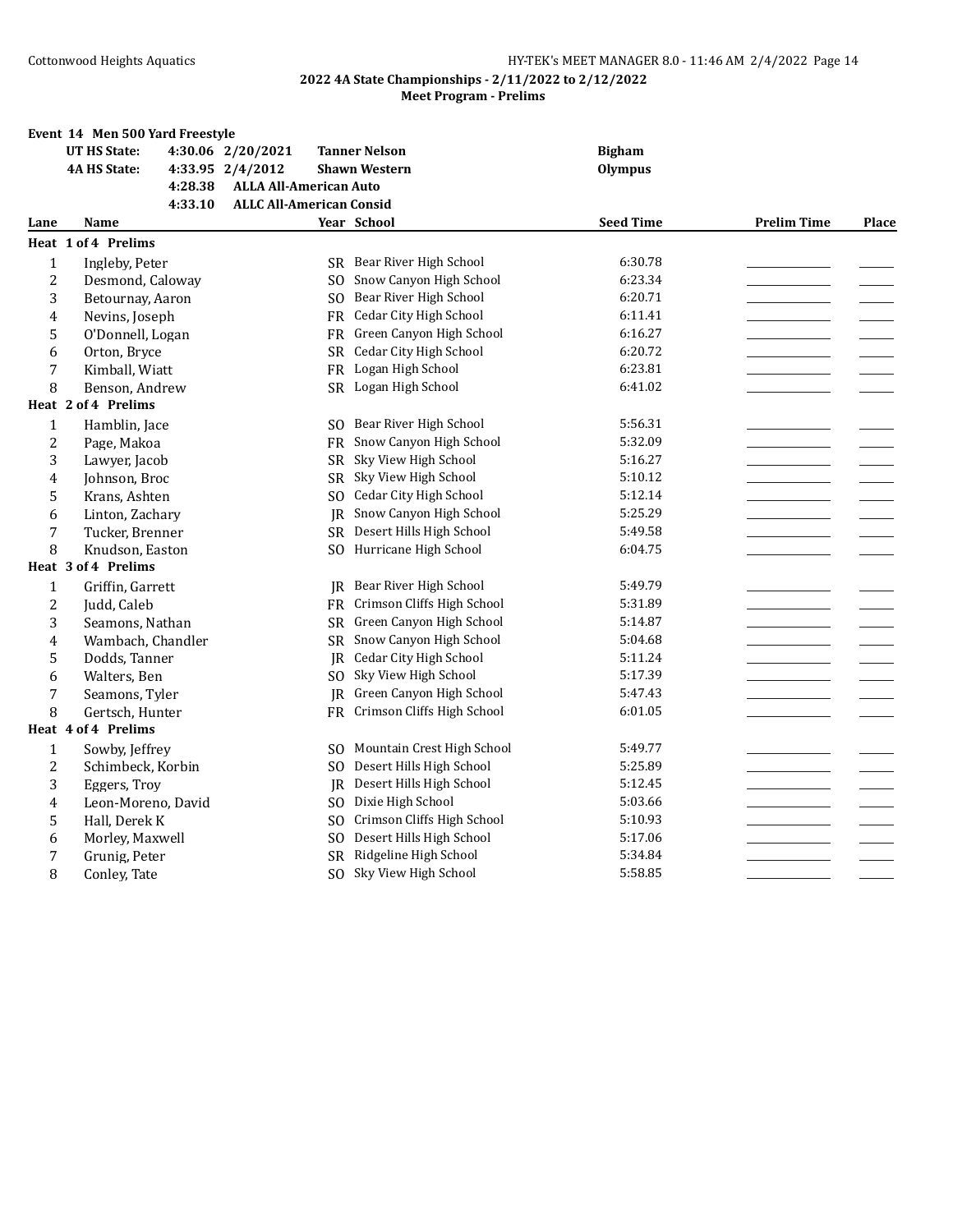|      | Event 15 Women 200 Yard Freestyle Relay |         |                   |                                            |                  |                    |       |
|------|-----------------------------------------|---------|-------------------|--------------------------------------------|------------------|--------------------|-------|
|      | UT HS State:                            |         | 1:36.59 2/11/2005 | <b>Kearns High School</b>                  | <b>Kearn</b>     |                    |       |
|      |                                         |         |                   | N. Edge, C. Bergesen, T. Huff, J. Fredsall |                  |                    |       |
|      | <b>4A HS State:</b>                     |         | 1:38.87 2/11/2017 | <b>Timpview High School</b>                | Timpy            |                    |       |
|      |                                         |         |                   | A Bostock, K Hansen, A Jacob, R Oyler      |                  |                    |       |
|      |                                         | 1:35.36 |                   | <b>ALLA All-American Auto</b>              |                  |                    |       |
|      |                                         | 1:36.94 |                   | <b>ALLC All-American Consid</b>            |                  |                    |       |
| Lane | Team                                    |         |                   | Relay                                      | <b>Seed Time</b> | <b>Prelim Time</b> | Place |
|      | Heat 1 of 2 Prelims                     |         |                   |                                            |                  |                    |       |
| 2    | Dixie High School                       |         |                   |                                            | 1:51.66          |                    |       |
| 3    | Sky View High School                    |         |                   |                                            | 1:46.94          |                    |       |
| 4    | Ridgeline High School                   |         |                   |                                            | 1:45.05          |                    |       |
| 5    | Crimson Cliffs High School              |         |                   |                                            | 1:46.01          |                    |       |
| 6    | Pine View High School                   |         |                   |                                            | 1:50.46          |                    |       |
| 7    | Hurricane High School                   |         |                   |                                            | 1:55.01          |                    |       |
|      | Heat 2 of 2 Prelims                     |         |                   |                                            |                  |                    |       |
| 1    | Bear River High School                  |         |                   |                                            | 1:56.27          |                    |       |
| 2    | Logan High School                       |         |                   |                                            | 1:51.37          |                    |       |
| 3    | <b>Cedar City High School</b>           |         |                   |                                            | 1:46.33          |                    |       |
| 4    | Green Canyon High School                |         |                   |                                            | 1:44.93          |                    |       |
| 5    | Snow Canyon High School                 |         |                   |                                            | 1:45.86          |                    |       |
| 6    | Desert Hills High School                |         |                   |                                            | 1:48.52          |                    |       |
| 7    | Mountain Crest High School              |         |                   |                                            | 1:54.42          |                    |       |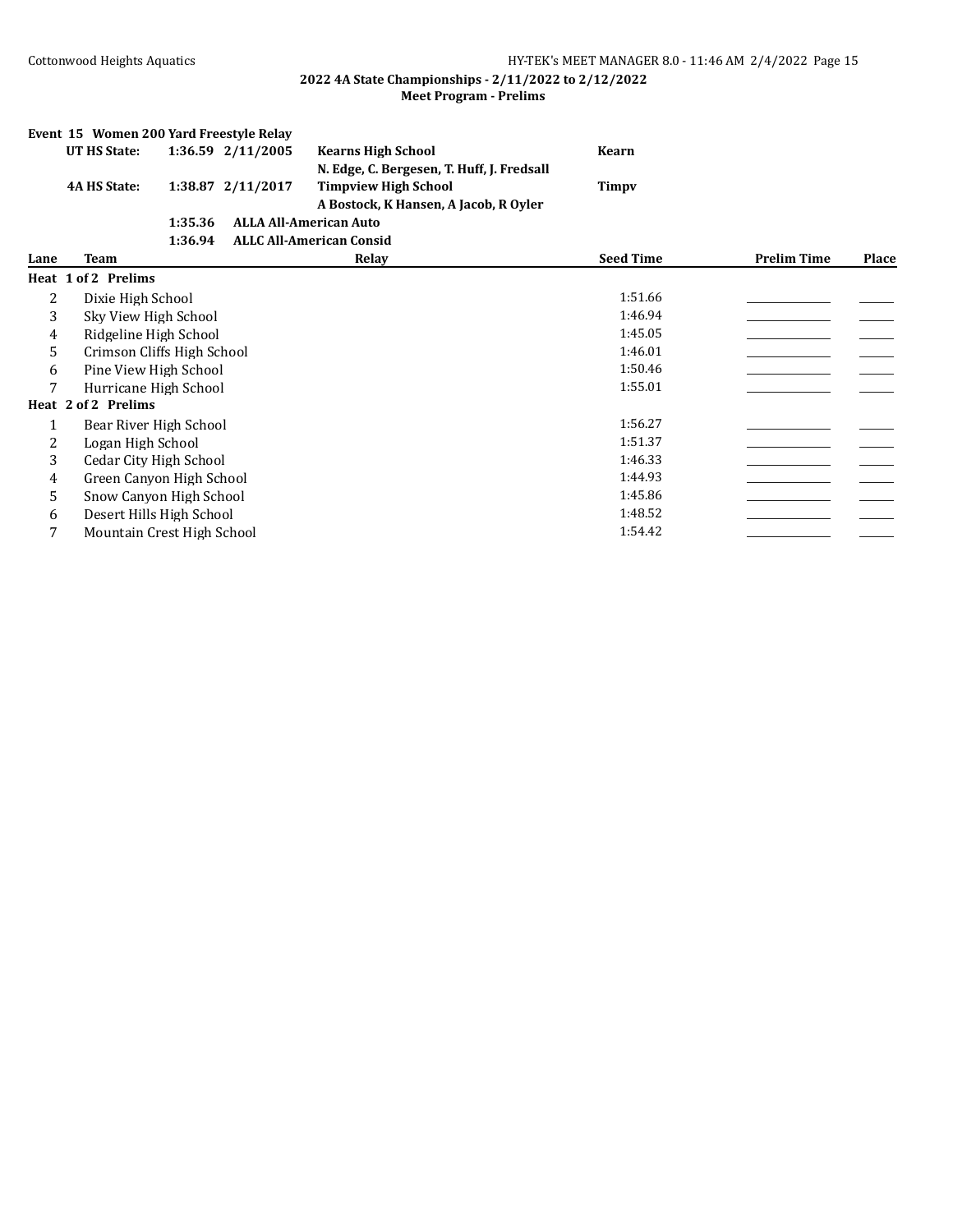|      | Event 16 Men 200 Yard Freestyle Relay |         |                   |                                                |                     |                    |       |
|------|---------------------------------------|---------|-------------------|------------------------------------------------|---------------------|--------------------|-------|
|      | <b>UT HS State:</b>                   |         | 1:24.43 1/26/2019 | <b>Desert Hills High School</b>                | <b>Desert Hills</b> |                    |       |
|      |                                       |         |                   | P.Plumb, C. Rettie, A. Anderson, K. Wawrzyniak |                     |                    |       |
|      | <b>4A HS State:</b>                   |         | 1:24.43 1/26/2019 | <b>Desert Hills</b>                            | <b>Deser</b>        |                    |       |
|      |                                       |         |                   | P.Plumb, C. Rettie, A. Anderson, K. Wawrzyniak |                     |                    |       |
|      |                                       | 1:24.80 |                   | <b>ALLA All-American Auto</b>                  |                     |                    |       |
|      |                                       | 1:25.86 |                   | <b>ALLC All-American Consid</b>                |                     |                    |       |
| Lane | <b>Team</b>                           |         |                   | Relay                                          | <b>Seed Time</b>    | <b>Prelim Time</b> | Place |
|      | Heat 1 of 2 Prelims                   |         |                   |                                                |                     |                    |       |
| 2    | Bear River High School                |         |                   |                                                | 1:40.36             |                    |       |
| 3    | Snow Canyon High School               |         |                   |                                                | 1:35.06             |                    |       |
| 4    | Cedar City High School                |         |                   |                                                | 1:31.90             |                    |       |
| 5    | Green Canyon High School              |         |                   |                                                | 1:33.06             |                    |       |
| 6    | Desert Hills High School              |         |                   |                                                | 1:37.82             |                    |       |
| 7    | Logan High School                     |         |                   |                                                | 1:46.61             |                    |       |
|      | Heat 2 of 2 Prelims                   |         |                   |                                                |                     |                    |       |
| 1    | Pine View High School                 |         |                   |                                                | 1:56.91             |                    |       |
| 2    | Hurricane High School                 |         |                   |                                                | 1:38.72             |                    |       |
| 3    | Ridgeline High School                 |         |                   |                                                | 1:35.02             |                    |       |
| 4    | Crimson Cliffs High School            |         |                   |                                                | 1:31.28             |                    |       |
| 5    | Sky View High School                  |         |                   |                                                | 1:32.66             |                    |       |
| 6    | Dixie High School                     |         |                   |                                                | 1:37.03             |                    |       |
| 7    | Mountain Crest High School            |         |                   |                                                | 1:40.41             |                    |       |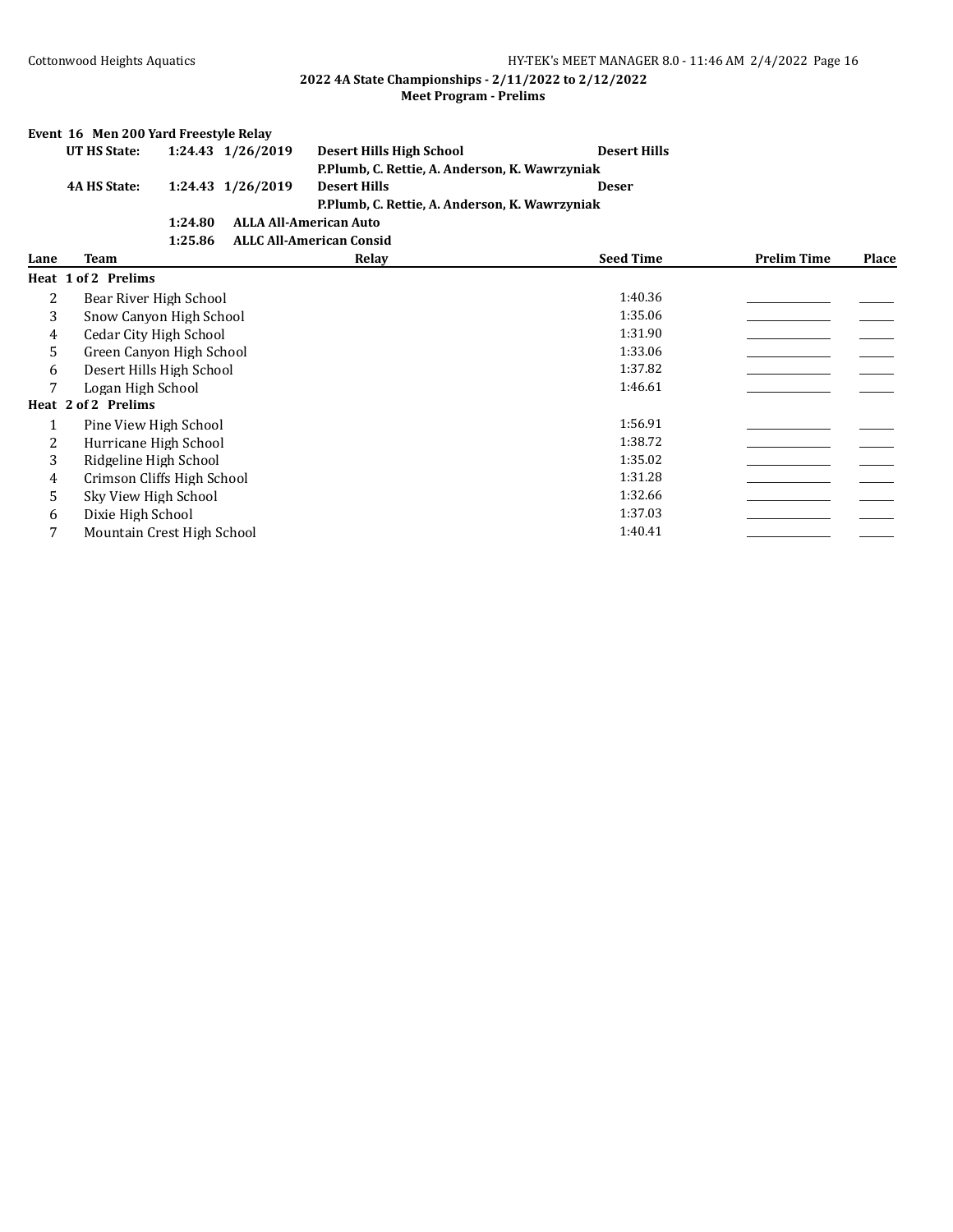#### **2022 4A State Championships - 2/11/2022 to 2/12/2022 Meet Program - Prelims**

#### **Event 17 Women 100 Yard Backstroke UT HS State: 53.45 2/12/2016 Rhyan White Cottonwood 4A HS State: 55.78 2/11/2017 Makayla Cazier Maple Mountain 54.80 ALLA All-American Auto 55.92 ALLC All-American Consid Lane Name Year School Seed Time Prelim Time Place Heat 1 of 4 Prelims** 1 Hansen, Abigail FR Ridgeline High School 1:16.34 2 Bernhardt, Leigha FR Logan High School 1:15.94 3 Cooper, Teigan FR Dixie High School 1:15.12 4 Gayford, Ellie SO Desert Hills High School 1:13.03 5 Coats, Brooklyn SO Green Canyon High School 1:13.31 6 Dooley, Gwendolyn JR Snow Canyon High School 1:15.81 7 Benson, Sophie SR Snow Canyon High School 1:16.27 8 Goodrich, Makena SO Green Canyon High School 1:16.79 **Heat 2 of 4 Prelims** 1 Hunter, Zoey **FR** Mountain Crest High School 1:10.68 2 Lefevre, Maryn FR Crimson Cliffs High School 1:09.67 3 Mickelsen, Morgan SR Bear River High School 1:06.93 4 Powell, Navie 1:00.59  $\,$  JR Ridgeline High School 1:00.59  $\,$  1:00.59  $\,$ 5 Edwards, Hannah SR Cedar City High School 1:04.70 6 Child, Kennedy SR Mountain Crest High School 1:08.77 7 Zwygart, Zadie 1:10.19 FR Sky View High School 1:10.19 8 Broadhead, Bree SO Hurricane High School 1:12.67 **Heat 3 of 4 Prelims** 1 Warde, Ivy **SR Mountain Crest High School** 1:10.47 2 Peterson, Molly FR Logan High School 1:09.57 3 Nielsen, Brynley FR Green Canyon High School 1:06.10 4 Messinger, Kensley K JR Crimson Cliffs High School 1:00.34 5 Hansen, Mackenzie 1:04.36 JR Ridgeline High School 1:04.36 6 Meyerson, Ashlin JR Sky View High School 1:08.43 7 Doud, Jane 1:10.18 **IR** Pine View High School 1:10.18 **1:10.18** 8 Skeen, Saida Sommer Sommer Sommer Sommer Sommer Sommer Sommer Sommer Sommer Sommer Sommer Sommer Sommer Sommer Sommer Sommer Sommer Sommer Sommer Sommer Sommer Sommer Sommer Sommer Sommer Sommer Sommer Sommer Sommer Somm **Heat 4 of 4 Prelims** 1 Dunn, Liz Christian High School 1:10.34 **IR** Snow Canyon High School 1:10.34 2 Sorensen, Ellie JR Ridgeline High School 1:09.34 3 Weiland, Kara SR Crimson Cliffs High School 1:04.93 4 Page, Afton SR Snow Canyon High School 1:00.10 5 Bindrup, Kyah FR Mountain Crest High School 1:03.74 6 Jones, Abigail **FR** Desert Hills High School 1:07.62 7 Brotherson, Presli SQ Desert Hills High School 1:10.15 8 VonNiederhausern, Abby SO Logan High School 1:10.91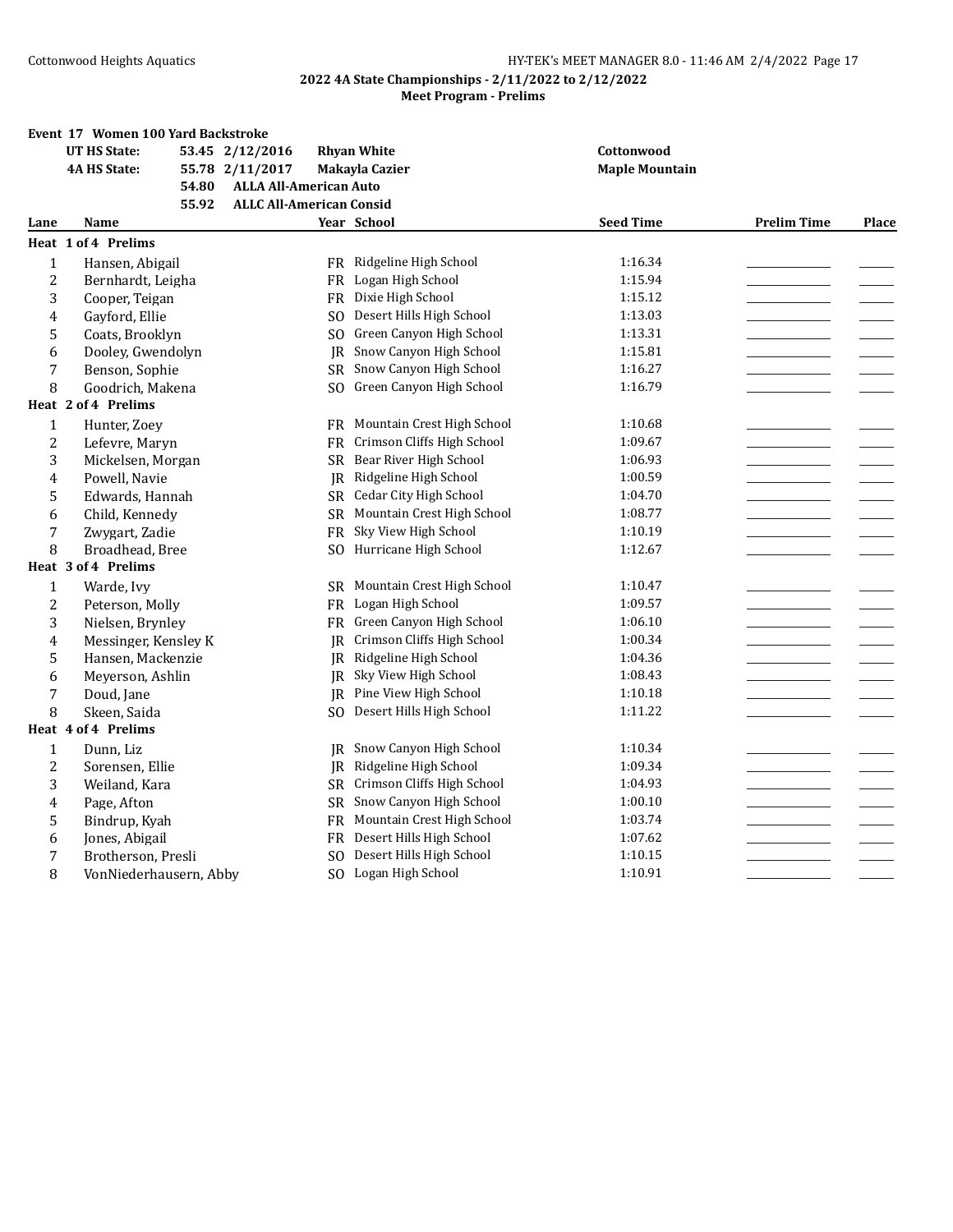|                  | Event 18 Men 100 Yard Backstroke |                                 |                               |                    |                    |       |
|------------------|----------------------------------|---------------------------------|-------------------------------|--------------------|--------------------|-------|
|                  | <b>UT HS State:</b>              | 48.71 2/15/2020                 | <b>Ryan J Garstang</b>        | <b>Olympus</b>     |                    |       |
|                  | <b>4A HS State:</b>              | 49.49 2/9/2019                  | <b>Jake Walters</b>           | <b>Sky View-AK</b> |                    |       |
|                  | 49.38                            | <b>ALLA All-American Auto</b>   |                               |                    |                    |       |
|                  | 50.37                            | <b>ALLC All-American Consid</b> |                               |                    |                    |       |
| Lane             | Name                             |                                 | Year School                   | <b>Seed Time</b>   | <b>Prelim Time</b> | Place |
|                  | Heat 1 of 4 Prelims              |                                 |                               |                    |                    |       |
| $\mathbf{1}$     | Rowe, Adam                       |                                 | JR Green Canyon High School   | 1:10.09            |                    |       |
| $\overline{c}$   | Haggen, James                    | IR.                             | Ridgeline High School         | 1:09.75            |                    |       |
| 3                | Carter, Ammon                    | IR.                             | Hurricane High School         | 1:09.13            |                    |       |
| 4                | Bacon, Seth                      | FR                              | Snow Canyon High School       | 1:06.30            |                    |       |
| 5                | Thompson, Kaleb                  | SR                              | Green Canyon High School      | 1:09.05            |                    |       |
| 6                | Gracey, Alex                     | SO.                             | Green Canyon High School      | 1:09.35            |                    |       |
| $\sqrt{2}$       | Andrus, Samuel                   | S <sub>O</sub>                  | Desert Hills High School      | 1:09.80            |                    |       |
| 8                | Kimball, Wiatt                   | <b>FR</b>                       | Logan High School             | 1:11.59            |                    |       |
|                  | Heat 2 of 4 Prelims              |                                 |                               |                    |                    |       |
| $\mathbf{1}$     | Caldwell, Nathan                 | SO.                             | Pine View High School         | 1:04.36            |                    |       |
| $\overline{c}$   | Spafford, Zander                 | IR.                             | Snow Canyon High School       | 1:02.11            |                    |       |
| 3                | Parks, Alex                      | SR                              | Sky View High School          | 58.37              |                    |       |
| 4                | Tueller, Jaxon                   | SR                              | Sky View High School          | 55.26              |                    |       |
| 5                | Green, Daxton                    | <b>SR</b>                       | Snow Canyon High School       | 56.20              |                    |       |
| 6                | Cabana, Sterling K               | S <sub>0</sub>                  | Crimson Cliffs High School    | 59.08              |                    |       |
| 7                | Douglas, Chance                  | S <sub>O</sub>                  | Crimson Cliffs High School    | 1:03.13            |                    |       |
| 8                | Godfrey, Carson                  | <b>IR</b>                       | Mountain Crest High School    | 1:05.37            |                    |       |
|                  | Heat 3 of 4 Prelims              |                                 |                               |                    |                    |       |
| $\mathbf{1}$     | Swain-Schmit, Hayden             | IR.                             | Bear River High School        | 1:04.26            |                    |       |
| $\boldsymbol{2}$ | Judd, Caleb                      | FR.                             | Crimson Cliffs High School    | 1:01.62            |                    |       |
| 3                | Jarrett, Brayden                 | <b>IR</b>                       | Mountain Crest High School    | 58.02              |                    |       |
| 4                | Carlisle, Andrew                 | S <sub>O</sub>                  | Dixie High School             | 54.45              |                    |       |
| 5                | Nye, Clayton                     | IR                              | Sky View High School          | 56.14              |                    |       |
| 6                | Badger, Brayden                  |                                 | SR Green Canyon High School   | 59.02              |                    |       |
| 7                | Gibbs, Keeghan                   | <b>SR</b>                       | Bear River High School        | 1:02.91            |                    |       |
| 8                | Griffin, Garrett                 | IR                              | Bear River High School        | 1:05.30            |                    |       |
|                  | Heat 4 of 4 Prelims              |                                 |                               |                    |                    |       |
| $\mathbf{1}$     | Frandsen, Porter                 |                                 | SR Ridgeline High School      | 1:04.04            |                    |       |
| 2                | Granado, Justin                  | SO.                             | <b>Cedar City High School</b> | 1:00.51            |                    |       |
| 3                | Dubon, Tavin                     | SR                              | Sky View High School          | 57.30              |                    |       |
| 4                | Walker, Josh                     | SO.                             | Crimson Cliffs High School    | 54.02              |                    |       |
| 5                | Dayton, Sam                      | SR                              | Ridgeline High School         | 56.07              |                    |       |
| 6                | Simmerman, Caleb                 | <b>SR</b>                       | <b>Cedar City High School</b> | 58.54              |                    |       |
| 7                | McLaughlin, Jake                 | <b>SR</b>                       | Logan High School             | 1:02.60            |                    |       |
| 8                | Barrick, Joshua                  |                                 | FR Cedar City High School     | 1:04.94            |                    |       |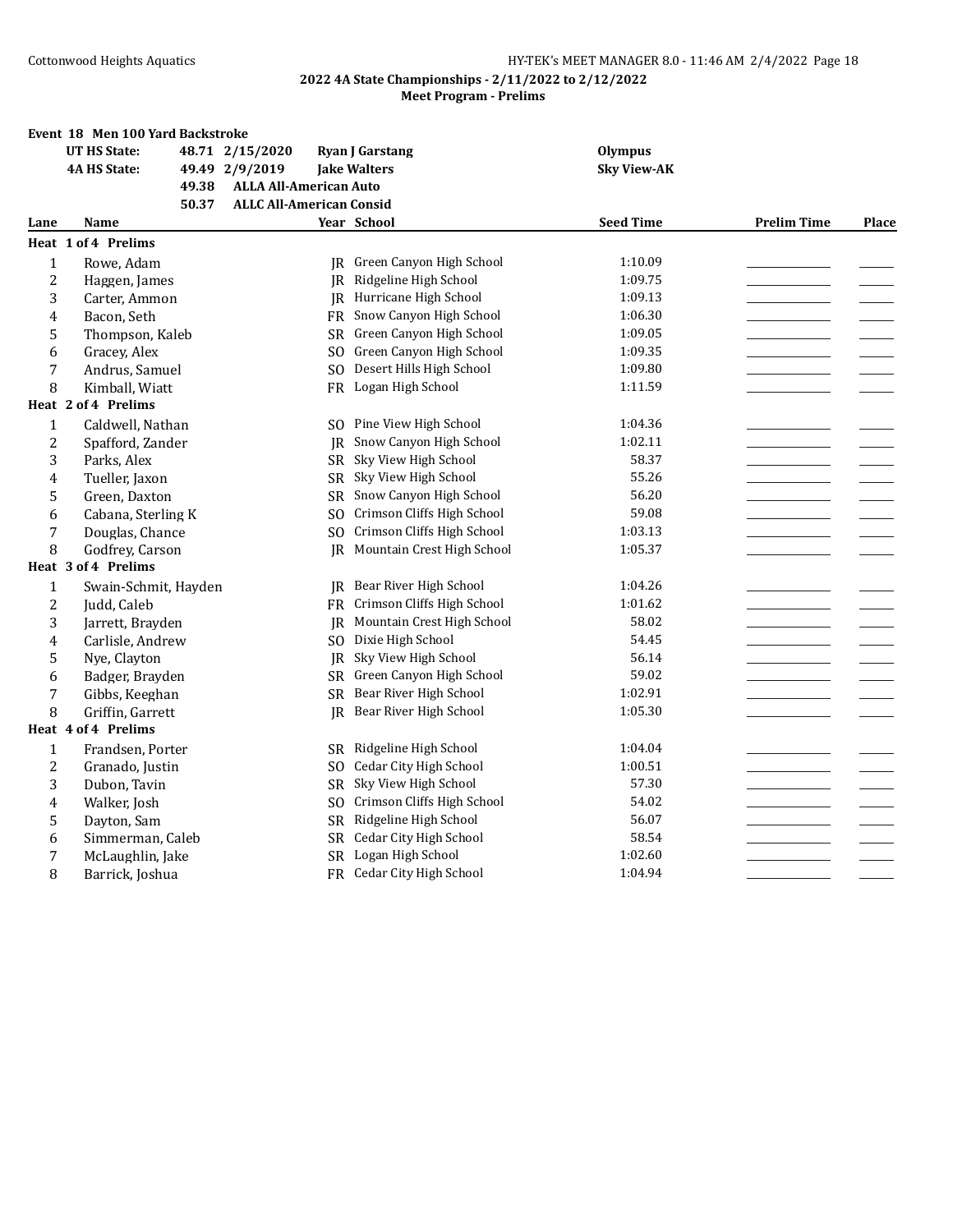|                | Event 19 Women 100 Yard Breaststroke |                                 |                             |                  |                    |       |
|----------------|--------------------------------------|---------------------------------|-----------------------------|------------------|--------------------|-------|
|                | <b>UT HS State:</b>                  | 1:02.09 1/25/2020               | <b>Haley Altman</b>         | <b>Wasatch</b>   |                    |       |
|                | <b>4A HS State:</b>                  | 1:04.02 2/11/2017               | <b>Lily Plaudis</b>         | <b>Kearns</b>    |                    |       |
|                | 1:02.58                              | <b>ALLA All-American Auto</b>   |                             |                  |                    |       |
|                | 1:03.80                              | <b>ALLC All-American Consid</b> |                             |                  |                    |       |
| Lane           | Name                                 |                                 | Year School                 | <b>Seed Time</b> | <b>Prelim Time</b> | Place |
|                | Heat 1 of 4 Prelims                  |                                 |                             |                  |                    |       |
| $\mathbf{1}$   | Tureson, Reagan                      |                                 | SR Bear River High School   | 1:31.33          |                    |       |
| $\overline{c}$ | Edwards, Lindsay                     | SR.                             | Pine View High School       | 1:29.46          |                    |       |
| 3              | Theobald, Cali                       | SO.                             | Desert Hills High School    | 1:27.39          |                    |       |
| 4              | Schulz, Adrianne                     | SO.                             | Ridgeline High School       | 1:26.22          |                    |       |
| 5              | Hanza, Roxanne                       | IR.                             | Pine View High School       | 1:26.56          |                    |       |
| 6              | Borecki, Lili                        |                                 | FR Logan High School        | 1:27.90          |                    |       |
| 7              | Hunsaker, Jada                       | SO.                             | Cedar City High School      | 1:30.52          |                    |       |
| 8              | Bowles, Maile                        |                                 | SO Desert Hills High School | 1:32.15          |                    |       |
|                | Heat 2 of 4 Prelims                  |                                 |                             |                  |                    |       |
| $\mathbf{1}$   | Benson, Sophie                       | SR                              | Snow Canyon High School     | 1:23.29          |                    |       |
| $\overline{c}$ | Osness, Cassie                       | SR.                             | Dixie High School           | 1:19.80          |                    |       |
| 3              | Nielsen, Abbie                       | JR                              | Mountain Crest High School  | 1:16.64          |                    |       |
| 4              | Phillips, Hailee                     | SR.                             | Snow Canyon High School     | 1:12.38          |                    |       |
| 5              | Christensen, Isabelle                | FR                              | Ridgeline High School       | 1:14.59          |                    |       |
| 6              | Checketts, Cora                      | IR                              | Green Canyon High School    | 1:19.18          |                    |       |
| 7              | Korella, Montana                     | IR                              | Crimson Cliffs High School  | 1:20.67          |                    |       |
| 8              | Bindrup, Anna                        | SO.                             | Mountain Crest High School  | 1:26.18          |                    |       |
|                | Heat 3 of 4 Prelims                  |                                 |                             |                  |                    |       |
| $\mathbf{1}$   | Thayn, Ashley                        | SR.                             | Ridgeline High School       | 1:22.53          |                    |       |
| $\overline{c}$ | Heaton, Safia                        |                                 | JR Hurricane High School    | 1:19.29          |                    |       |
| 3              | Dansie, Jaime                        | FR                              | Snow Canyon High School     | 1:15.94          |                    |       |
| 4              | Huebner, Mia                         | <b>SR</b>                       | Green Canyon High School    | 1:09.68          |                    |       |
| 5              | Andelin, Lucy                        | SR.                             | Desert Hills High School    | 1:13.84          |                    |       |
| 6              | Sullivan, Hailey                     | SO.                             | Snow Canyon High School     | 1:17.76          |                    |       |
| 7              | Twiggs, Taylee                       | SO.                             | Pine View High School       | 1:20.37          |                    |       |
| 8              | Bassett, Hailey                      | S <sub>O</sub>                  | Mountain Crest High School  | 1:25.99          |                    |       |
|                | Heat 4 of 4 Prelims                  |                                 |                             |                  |                    |       |
| $\mathbf{1}$   | Welsh, Hailey                        | SR.                             | Green Canyon High School    | 1:21.69          |                    |       |
| $\overline{c}$ | Jorgensen, Ashlyn                    | SO.                             | Sky View High School        | 1:19.20          |                    |       |
| 3              | Roberts, Ava                         | SO.                             | Ridgeline High School       | 1:14.61          |                    |       |
| 4              | Rom, Sorina                          | <b>IR</b>                       | Pine View High School       | 1:08.97          |                    |       |
| 5              | Schwartz, Allie                      | IR                              | Sky View High School        | 1:13.34          |                    |       |
| 6              | Schwartz, Kylie                      | FR -                            | Sky View High School        | 1:17.74          |                    |       |
| 7              | Lawyer, Amber                        |                                 | FR Sky View High School     | 1:20.25          |                    |       |
| 8              | Brandley, Megan                      |                                 | FR Green Canyon High School | 1:24.58          |                    |       |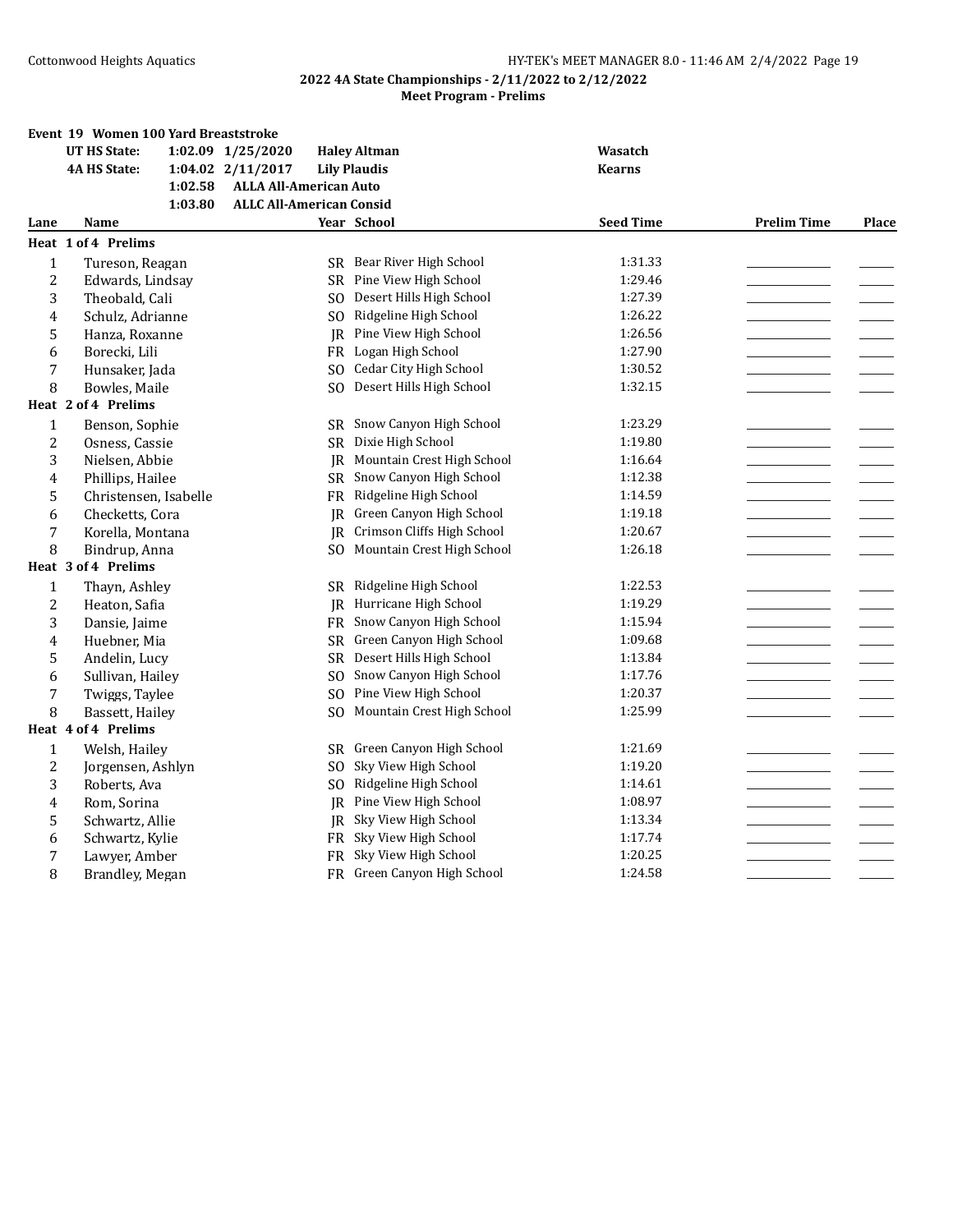|                  | Event 20 Men 100 Yard Breaststroke       |                               |                               |                  |                    |              |  |  |  |  |
|------------------|------------------------------------------|-------------------------------|-------------------------------|------------------|--------------------|--------------|--|--|--|--|
|                  | <b>UT HS State:</b>                      | 55.60 2/20/2021               | <b>Alexander J Turney</b>     | <b>Olympus</b>   |                    |              |  |  |  |  |
|                  | <b>4A HS State:</b>                      | 57.57 2/9/1988                | <b>Jason Hayes</b>            | Cyprus           |                    |              |  |  |  |  |
|                  | 55.84                                    | <b>ALLA All-American Auto</b> |                               |                  |                    |              |  |  |  |  |
|                  | <b>ALLC All-American Consid</b><br>56.98 |                               |                               |                  |                    |              |  |  |  |  |
| Lane             | Name                                     |                               | Year School                   | <b>Seed Time</b> | <b>Prelim Time</b> | <b>Place</b> |  |  |  |  |
|                  | Heat 1 of 4 Prelims                      |                               |                               |                  |                    |              |  |  |  |  |
| $\mathbf{1}$     | Garlick, Bentley                         |                               | JR Logan High School          | 1:22.56          |                    |              |  |  |  |  |
| $\overline{2}$   | McAllister, Connor                       | IR.                           | Logan High School             | 1:20.04          |                    |              |  |  |  |  |
| 3                | Kowallis, Jaxton                         |                               | JR Logan High School          | 1:16.43          |                    |              |  |  |  |  |
| 4                | Erikson, Lance                           | FR                            | Mountain Crest High School    | 1:16.40          |                    |              |  |  |  |  |
| 5                | Wilkins, McCrae                          | S <sub>O</sub>                | Green Canyon High School      | 1:16.43          |                    |              |  |  |  |  |
| 6                | Steed, Jackson                           | <b>FR</b>                     | Green Canyon High School      | 1:17.11          |                    |              |  |  |  |  |
| $\boldsymbol{7}$ | Gardner, Daxton                          |                               | FR Bear River High School     | 1:20.54          |                    |              |  |  |  |  |
| 8                | Kofoed, Kaden                            | SO.                           | Bear River High School        | 1:24.79          |                    |              |  |  |  |  |
|                  | Heat 2 of 4 Prelims                      |                               |                               |                  |                    |              |  |  |  |  |
| $\mathbf{1}$     | George, Owen                             | FR                            | Snow Canyon High School       | 1:13.42          |                    |              |  |  |  |  |
| $\overline{2}$   | Kehoe, Chase M                           | SO.                           | Crimson Cliffs High School    | 1:08.66          |                    |              |  |  |  |  |
| 3                | Cook, Emery                              |                               | JR Cedar City High School     | 1:06.41          |                    |              |  |  |  |  |
| 4                | Eubanks, Luke                            | JR                            | Ridgeline High School         | 1:04.11          |                    |              |  |  |  |  |
| 5                | Lawyer, Jacob                            | <b>SR</b>                     | Sky View High School          | 1:05.95          |                    |              |  |  |  |  |
| 6                | Checketts, Benjamin                      |                               | SR Ridgeline High School      | 1:07.91          |                    |              |  |  |  |  |
| $\boldsymbol{7}$ | Nixon, Nathan                            | SR.                           | Crimson Cliffs High School    | 1:11.58          |                    |              |  |  |  |  |
| 8                | Evans, Porter                            | <b>FR</b>                     | Mountain Crest High School    | 1:16.35          |                    |              |  |  |  |  |
|                  | Heat 3 of 4 Prelims                      |                               |                               |                  |                    |              |  |  |  |  |
| $\mathbf{1}$     | Kwant, Kaleb                             | IR                            | Mountain Crest High School    | 1:12.22          |                    |              |  |  |  |  |
| $\overline{2}$   | Jensen, Josh                             |                               | SR Green Canyon High School   | 1:08.24          |                    |              |  |  |  |  |
| 3                | Anderson, Carter                         |                               | SR Ridgeline High School      | 1:06.32          |                    |              |  |  |  |  |
| $\overline{4}$   | DuBose, Jackson                          | SR                            | Sky View High School          | 1:00.40          |                    |              |  |  |  |  |
| 5                | Murray, Dagan                            |                               | SR Cedar City High School     | 1:05.37          |                    |              |  |  |  |  |
| 6                | Dunke, Leon                              |                               | SR Sky View High School       | 1:07.41          |                    |              |  |  |  |  |
| 7                | O'Donnell, Ryan                          |                               | SR Logan High School          | 1:11.49          |                    |              |  |  |  |  |
| 8                | Lofgran, Jackson                         |                               | JR Crimson Cliffs High School | 1:15.85          |                    |              |  |  |  |  |
|                  | Heat 4 of 4 Prelims                      |                               |                               |                  |                    |              |  |  |  |  |
| $\mathbf{1}$     | Plowman, Brayden                         | IR                            | Mountain Crest High School    | 1:11.89          |                    |              |  |  |  |  |
| $\overline{c}$   | Walters, Ben                             | SO.                           | Sky View High School          | 1:08.09          |                    |              |  |  |  |  |
| 3                | Losee, Tanner                            | S <sub>O</sub>                | Snow Canyon High School       | 1:06.26          |                    |              |  |  |  |  |
| 4                | Dotson, Tobler                           | <b>SR</b>                     | Cedar City High School        | 1:00.18          |                    |              |  |  |  |  |
| 5                | Iverson, Hunter                          | <b>FR</b>                     | Desert Hills High School      | 1:04.44          |                    |              |  |  |  |  |
| 6                | Lunt, Kyle                               |                               | JR Cedar City High School     | 1:07.05          |                    |              |  |  |  |  |
| 7                | Scott, Brent                             | <b>IR</b>                     | Ridgeline High School         | 1:10.24          |                    |              |  |  |  |  |
| 8                | Flitton, Burke                           |                               | FR Desert Hills High School   | 1:14.08          |                    |              |  |  |  |  |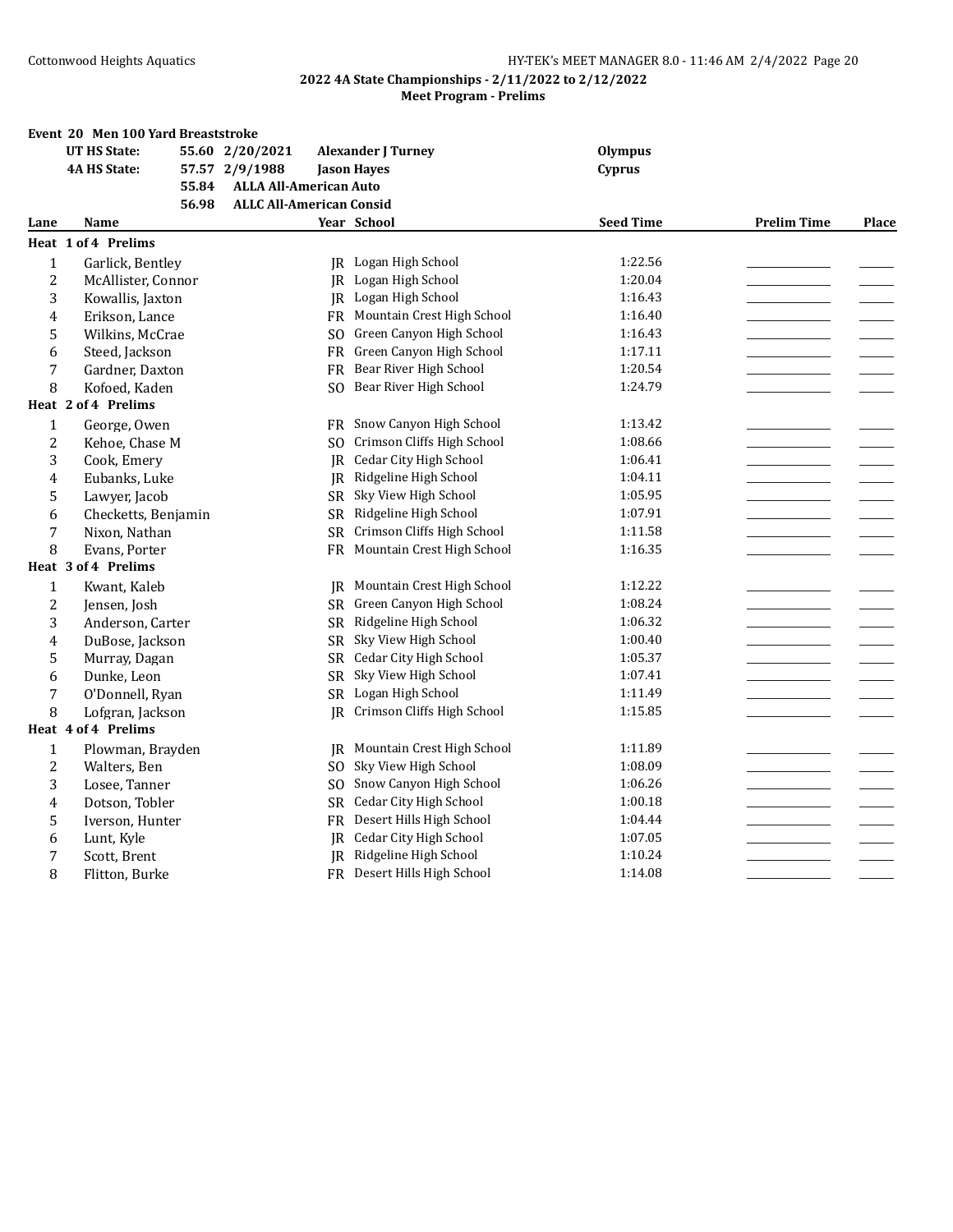|              | Event 21 Women 400 Yard Freestyle Relay |         |                   |                                           |                  |                    |       |
|--------------|-----------------------------------------|---------|-------------------|-------------------------------------------|------------------|--------------------|-------|
|              | UT HS State:                            |         | 3:32.07 2/11/2005 | <b>Kearns High School</b>                 | <b>Kearn</b>     |                    |       |
|              |                                         |         |                   | N. Edge, M. Raby, T. Huff, J. Fredsall    |                  |                    |       |
|              | <b>4A HS State:</b>                     |         | 3:33.63 2/14/2014 | <b>Skyline High School</b>                | Skyli            |                    |       |
|              |                                         |         |                   | A. Miller, A. Dibble, C. Brooks, L. Moore |                  |                    |       |
|              |                                         | 3:27.65 |                   | <b>ALLA All-American Auto</b>             |                  |                    |       |
|              |                                         | 3:31.02 |                   | <b>ALLC All-American Consid</b>           |                  |                    |       |
| Lane         | Team                                    |         |                   | Relay                                     | <b>Seed Time</b> | <b>Prelim Time</b> | Place |
|              | Heat 1 of 2 Prelims                     |         |                   |                                           |                  |                    |       |
| 2            | Desert Hills High School                |         |                   |                                           | 4:14.60          |                    |       |
| 3            | Pine View High School                   |         |                   |                                           | 4:03.12          |                    |       |
| 4            | Ridgeline High School                   |         |                   |                                           | 3:45.94          |                    |       |
| 5            | Sky View High School                    |         |                   |                                           | 3:54.94          |                    |       |
| 6            | Crimson Cliffs High School              |         |                   |                                           | 4:04.07          |                    |       |
| 7            | Hurricane High School                   |         |                   |                                           | 4:22.66          |                    |       |
|              | Heat 2 of 2 Prelims                     |         |                   |                                           |                  |                    |       |
| $\mathbf{1}$ | Bear River High School                  |         |                   |                                           | 4:26.36          |                    |       |
| 2            | Logan High School                       |         |                   |                                           | 4:06.33          |                    |       |
| 3            | Green Canyon High School                |         |                   |                                           | 3:55.85          |                    |       |
| 4            | Snow Canyon High School                 |         |                   |                                           | 3:43.68          |                    |       |
| 5            | Cedar City High School                  |         |                   |                                           | 3:51.75          |                    |       |
| 6            | Mountain Crest High School              |         |                   |                                           | 4:03.90          |                    |       |
| 7            | Dixie High School                       |         |                   |                                           | 4:20.09          |                    |       |